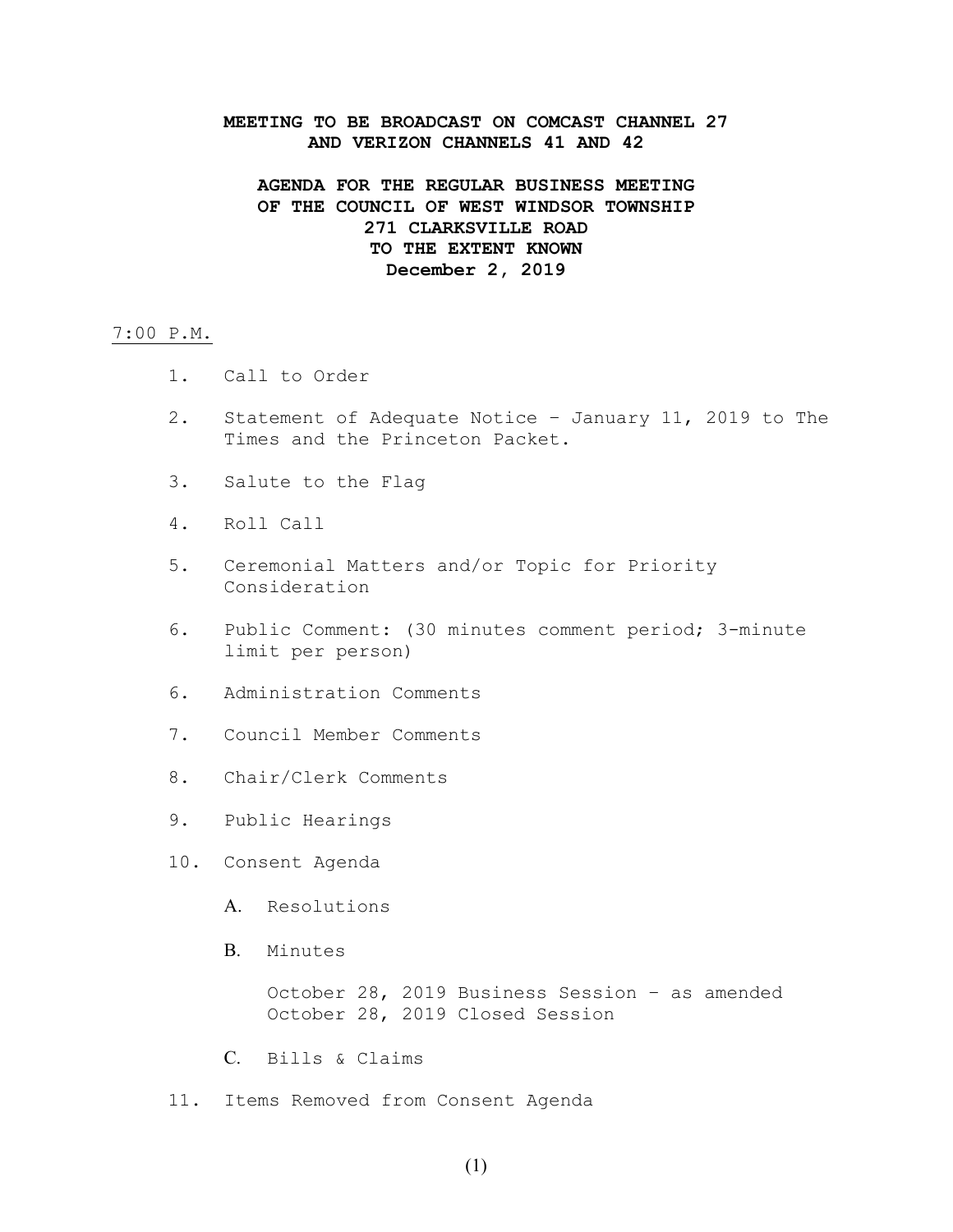- 12. Recommendations from Administration and Council/Clerk
	- 2019-R252 Authorizing the Business Administrator to Purchase through Winner Ford Three Police Interceptor Utility AWD Vehicles and Additional Factory Options for the Police Division - \$102,512.40
	- 2019-R253 Authorizing the Business Administrator to Purchase through Emergency Accessories and Installations, Inc. Equipment for Three Police Interceptor Utility AWD Vehicles for the Police Division - \$29,976.45
	- 2019-R254 Authorizing the Business Administrator to Purchase from American Tire New Jersey State Contract M8000 Tires for Public Works Vehicles - \$14,000.00
	- 2019-R255 Authorizing the Mayor and Clerk to Execute a Professional Services Agreement with ATC Group Services for Environmental Site Investigation of Open Space Property 92 - Block 8 Lot 14.01 - \$14,904.00
	- 2019-R256 Authorizing the Mayor and Clerk to Execute the Memorandum of Understand (MOU) between Boy Scout Troop 40 and West Windsor Township for the Use of One (1) Bay at the Schenck Farm
	- 2019-R257 Authorizing the Mayor and Clerk to Execute a Land Development Performance Guarantee Agreement with Bear Brook Homes, LLC (PB 16- 12)
	- 2019-R258 Opposing the Mercer County Park Commission's Plans for Dam Site 21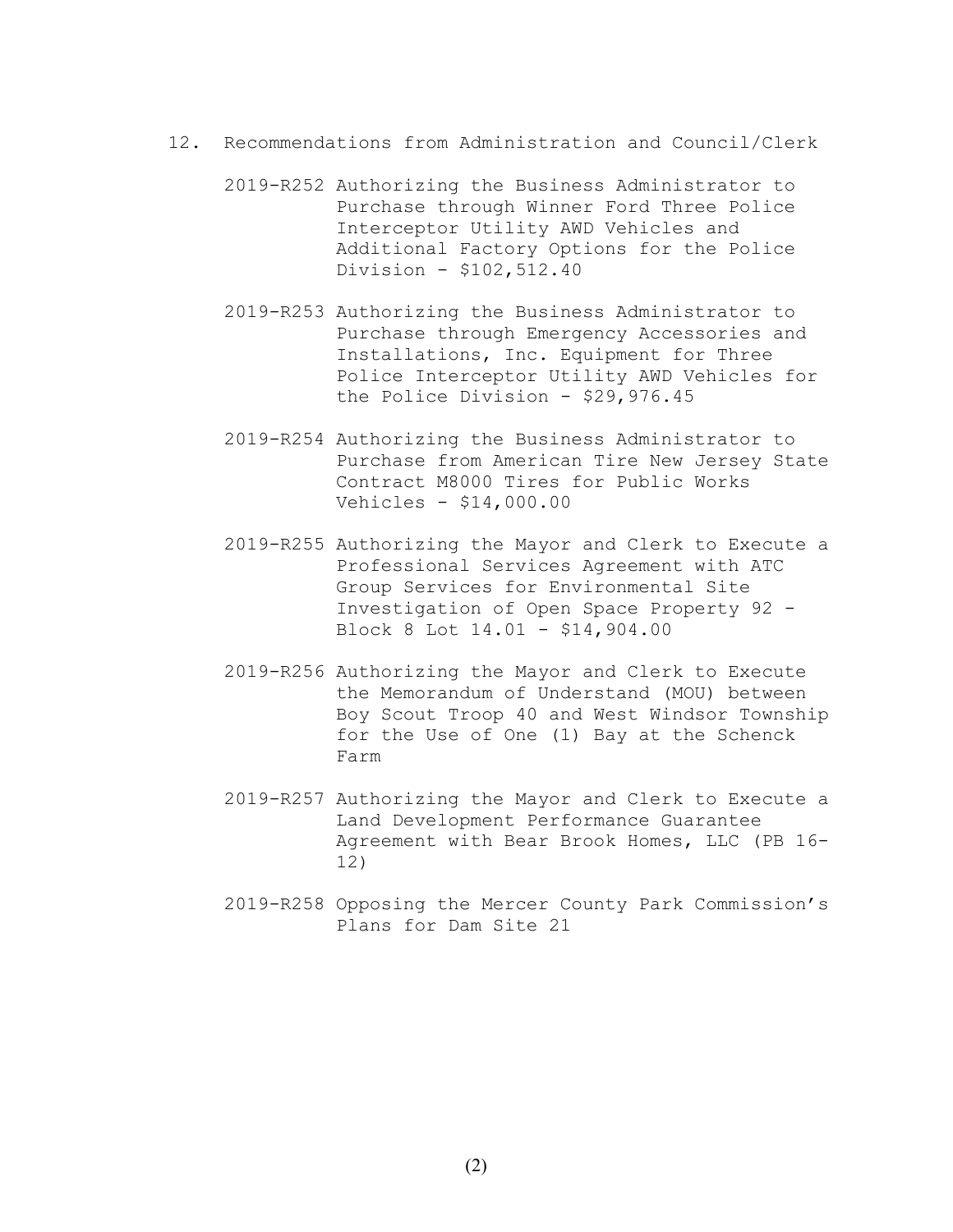- 13. Introduction of Ordinances
	- 2019-36 AN ORDINANCE TO ESTABLISH A SALARY AND WAGE PLAN FOR THE TOWNSHIP OF WEST WINDSOR AND PROVIDE FOR THE ADMINISTRATION THEREOF – FIREFIGHTERS/CAPTAINS

Public Hearing: December 16, 2019

2019-37 AN ORDINANCE TO AMEND AND SUPPLEMENT CHAPTER 4 ADMINISTRATION OF GOVERNMENT ARTICLE II OFFICE OF MAYOR SECTIONS 4-4 EXECUTIVE POWER; 4-6 APPOINTMENT POWER; 4- ATTENDANCE AND PARTICIPATION IN COUNCIL MEETINGS; SPECIAL MEETINGS; ARTICLE III COUNCIL SECTION 4-16 PUBLIC MEETINGS; ARTICLE V SECTION 4-20 BUDGET & EXPENDITURES; ARTICLE XIII SECTIONS 4-61 ENVIRONMENTAL COMMISSION; 4-64 PARKING AUTHORITY; 4-68 ZONING BOARD OF ADJUSTMENT

Public Hearing: December 16, 2019

2019-38 AN ORDINANCE GRANTING RENEWAL OF MUNICIPAL CONSENT TO COMCAST CABLEVISION OF CENTRAL NEW JERSEY, INC TO CONSTRUCT, CONNECT, OPERATE AND MAINTAIN A CABLE TELEVISION SYSTEM IN THE TOWNSHIP OF WEST WINDSOR, NEW JERSEY

Public Hearing: December 16, 2019

- 14. Additional Public Comment (three-minute limit per person)
- 15. Council Reports/Discussion/New Business
- 16. Administration Updates
- 17. Closed Session
- 18. Adjournment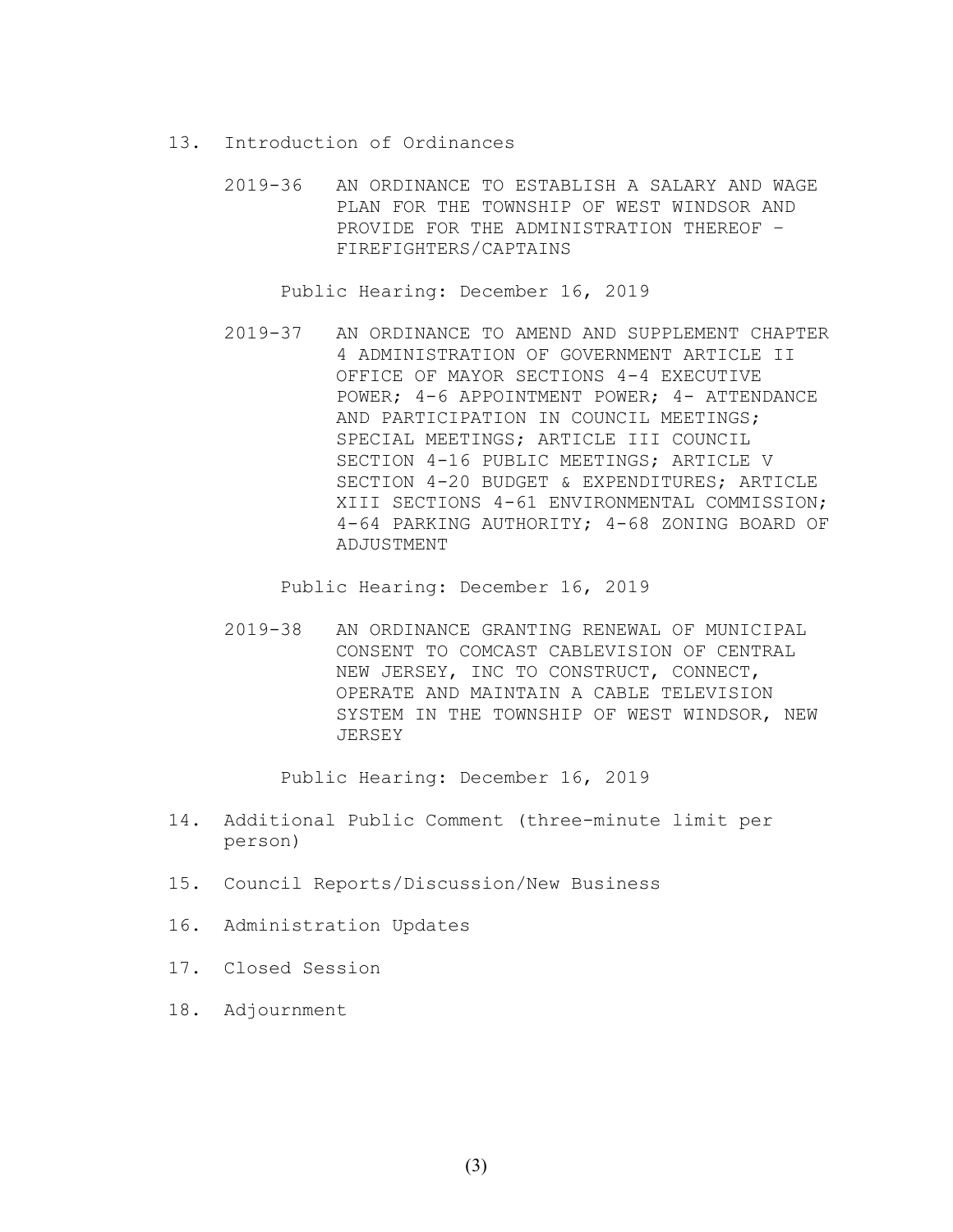#### ORDINANCE 2019-36

### AN ORDINANCE TO AMEND AND SUPPLEMENT THE REVISED GENERAL ORDINANCES OF THE TOWNSHIP OF WEST WINDSOR

### AN ORDINANCE TO ESTABLISH A SALARY AND WAGE PLAN FOR THE TOWNSHIP OF WEST WINDSOR AND PROVIDE FOR THE ADMINISTRATION THEREOF

Section 1. BE IT ORDAINED BY THE TOWNSHIP COUNCIL OF THE TOWNSHIP OF WEST WINDSOR, COUNTY OF MERCER, STATE OF NEW JERSEY, that the salary and wage plan for employees and officers of the Township is as follows:

### G. ANNUAL SALARIES FOR FIREFIGHTERS AND FIRE CAPTAINS

1. JOB CLASSIFICATIONS FOR EMPLOYEES whose positions are represented by the International Association of Firefighters bargaining Unit shall be noted below:

|                     | 2019<br>1.85% | 2020<br>1.95% | 2021<br>2.00% | 2022<br>2.00% |
|---------------------|---------------|---------------|---------------|---------------|
|                     |               |               |               |               |
| Firefighter         |               |               |               |               |
| Entry               |               |               |               |               |
| Second              |               |               |               |               |
| Third               |               |               |               |               |
| Fourth              | \$57,986      |               |               |               |
| Fifth               | \$62,696      | \$63,919      |               |               |
| Sixth               | \$67,341      | \$68,654      | \$70,027      |               |
| Seventh             | \$75,945      | \$77,426      | \$78,975      | \$80,555      |
| <b>Fire Captain</b> | \$84,295      | \$85,939      | \$87,658      | \$89,411      |

#### **Employees Hired Before January 1, 2017**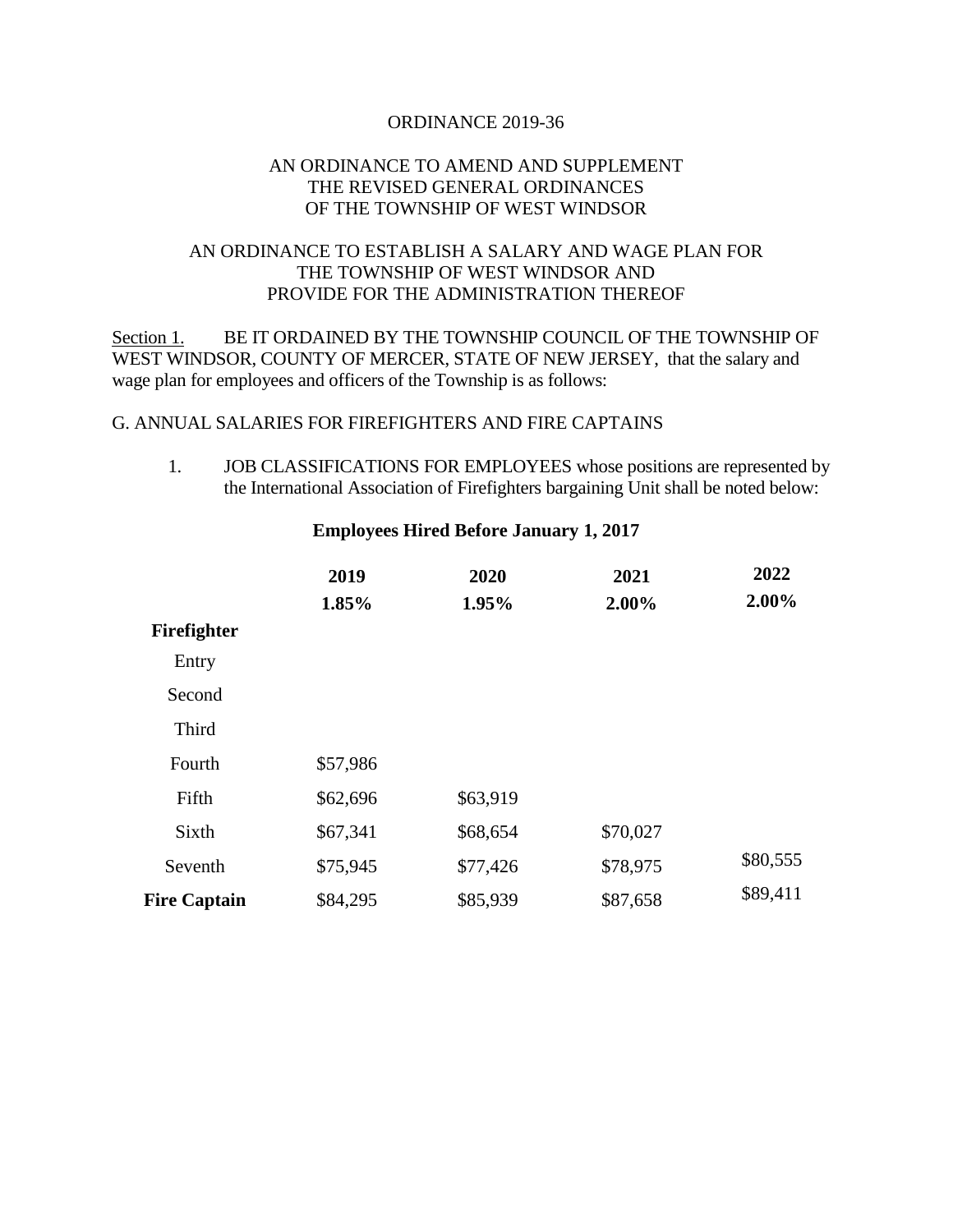# **Employees Hired After January 1, 2017**

|                     | 2019     | 2020     | 2021     | 2022     |
|---------------------|----------|----------|----------|----------|
|                     | 1.85%    | 1.95%    | 2.00%    | 2.00%    |
| Firefighter         |          |          |          |          |
| Entry               | \$43,307 |          |          |          |
| Second              | \$47,485 | \$48,411 |          |          |
| Third               | \$50,861 | \$51,853 | \$52,890 |          |
| Fourth              | \$54,236 | \$55,294 | \$56,400 | \$57,528 |
| Fifth               | \$57,612 | \$58,735 | \$59,910 | \$61,108 |
| Sixth               | \$60,989 | \$62,178 | \$63,422 | \$64,690 |
| Seventh             | \$64,365 | \$65,620 | \$66,932 | \$68,271 |
| Eighth              | \$67,740 | \$69,061 | \$70,442 | \$71,851 |
| Ninth               | \$71,117 | \$72,504 | \$73,954 | \$75,433 |
| Tenth               | \$75,945 | \$77,426 | \$78,975 | \$80,555 |
| <b>Fire Captain</b> | \$84,295 | \$85,939 | \$87,658 | \$89,411 |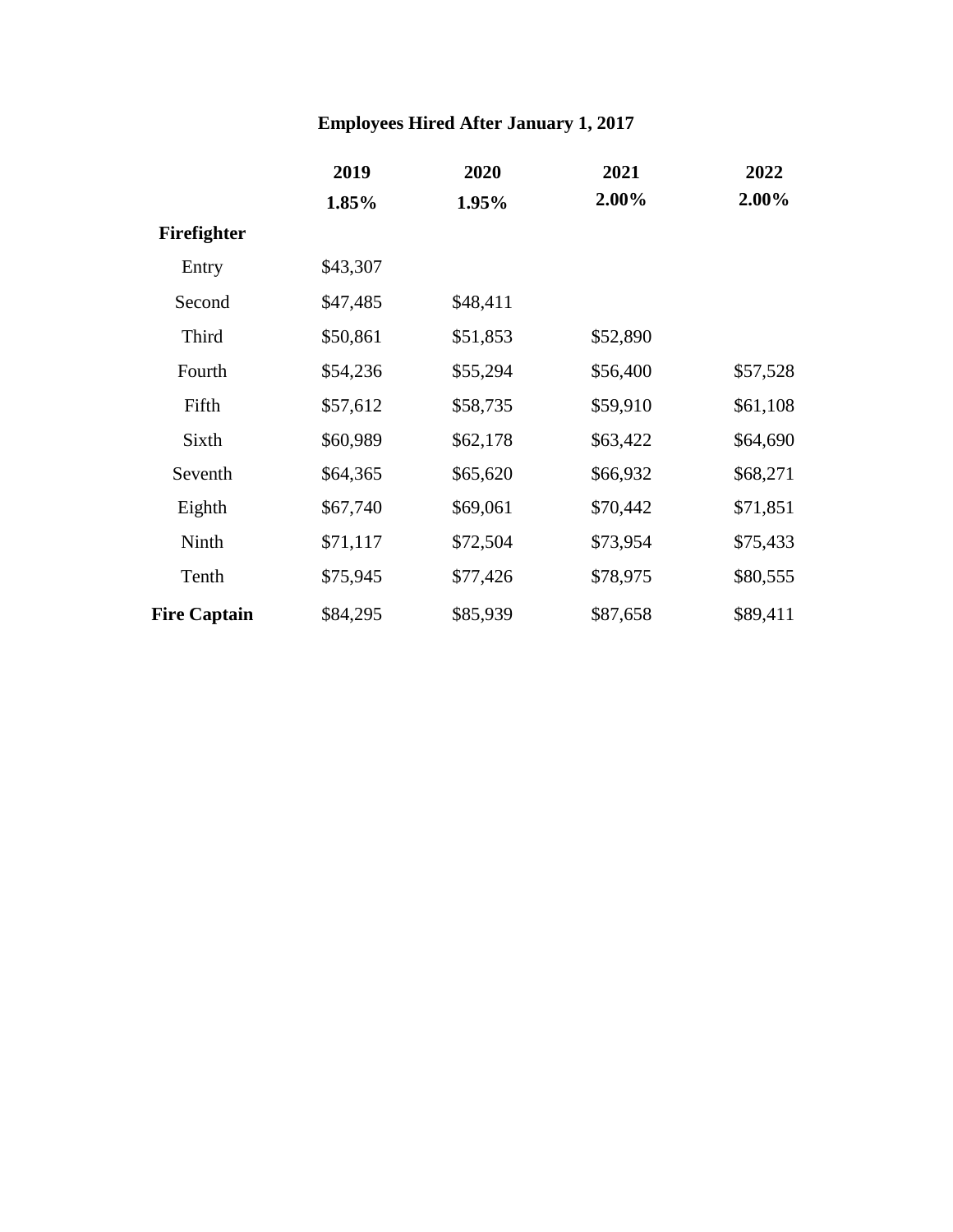### **Employees Hired After April 1, 2019**

|                     | 2019     | 2020     | 2021     | 2022     |
|---------------------|----------|----------|----------|----------|
|                     | 1.85%    | 1.95%    | 2.00%    | 2.00%    |
| Firefighter         |          |          |          |          |
| Entry               | \$43,307 | \$43,307 | \$43,307 | \$43,307 |
| Second              | \$46,142 | \$47,042 | \$47,983 | \$48,943 |
| Third               | \$48,977 | \$49,932 | \$50,931 | \$51,950 |
| Fourth              | \$51,812 | \$52,822 | \$53,878 | \$54,956 |
| Fifth               | \$54,647 | \$55,713 | \$56,827 | \$57,964 |
| Sixth               | \$57,482 | \$58,603 | \$59,775 | \$60,971 |
| Seventh             | \$60,317 | \$61,493 | \$62,723 | \$63,977 |
| Eighth              | \$63,152 | \$64,383 | \$65,671 | \$66,984 |
| Ninth               | \$65,987 | \$67,274 | \$68,619 | \$69,991 |
| Tenth               | \$68,822 | \$70,164 | \$71,567 | \$72,998 |
| Eleventh            | \$71,657 | \$73,054 | \$74,515 | \$76,005 |
| Twelfth             | \$75,945 | \$77,426 | \$78,975 | \$80,555 |
| <b>Fire Captain</b> | \$84,295 | \$85,939 | \$87,658 | \$89,411 |

Section 2. Part-time and per diem employees are paid based on the hourly rate of annual salary.

Section 3. This Ordinance shall be retroactive to January 1, 2019, after action or inaction by the Mayor as provided by law or an override of mayoral veto by the Council, whichever is applicable. Publication will be according to law.

INTRODUCTION: PUBLIC HEARING: ADOPTION: MAYOR APPROVAL: EFFECTIVE DATE: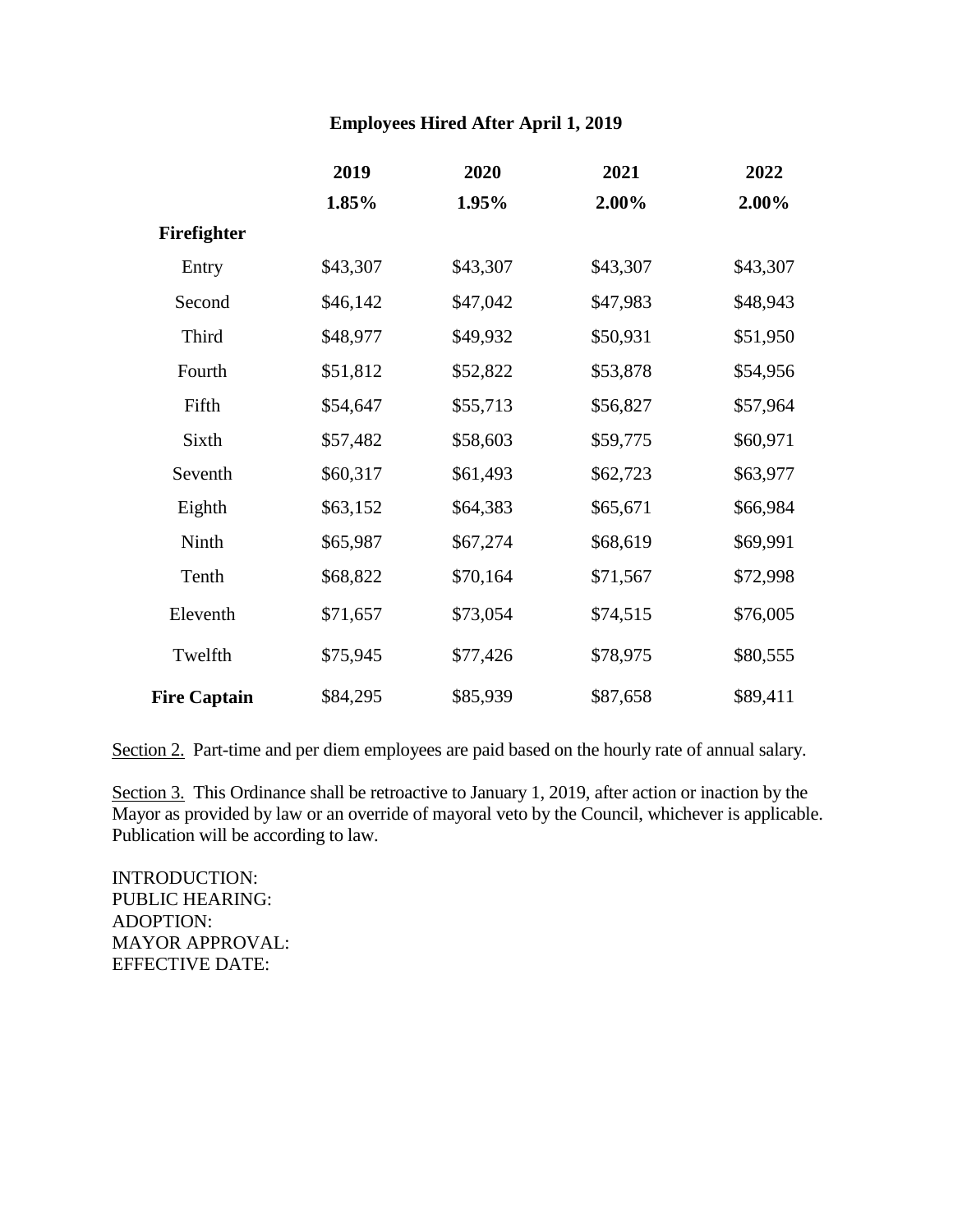### Ordinance 2019-37

AN ORDINANCE TO AMENDED AND SUPPLEMENT CHAPTER 4 ADMINISTRATION OF GOVERNMENT ARTICLE II OFFICE OF MAYOR SECTIONS 4-4 EXECUTIVE POWER; 4-6 APPOINTMENT POWER; 4- ATTENDANCE AND PARTICIPATION IN COUNCIL MEETINGS; SPECIAL MEETINGS; ARTICLE III COUNCIL SECTION 4-16 PUBLIC MEETINGS; ARTICLE V SECTION 4-20 BUDGET & EXPENDITURES; ARTICLE XIII SECTIONS 4-61 ENVIRONMENTAL COMMISSION; 4-64 PARKING AUTHORITY; 4-68 ZONING BOARD OF ADJUSTMENT

WHEREAS, a review of Chapter 4 Administration of Government was done.

NOW, THEREFORE BE IT RESOLVED that the Township Council approves the following changes to Chapter 4 of the Administration of Government as follows:

### § 4-4 **Executive power.**

The executive power of the Township shall be exercised by the Mayor pursuant to the Charter and law. **(N.J.S.A. 40:69A et. seq.)**

### 4-6 **Appointment power. (N.J.S.A. 40:69A-43 et. seq)**

A. The Mayor shall appoint all officers and employees for whose selection or appointment no other provision is made by Charter, ordinance or general law.

### § 4-7 **Attendance and participation in Council meetings; special meetings.**

A. The Mayor may attend meetings of the Council and may take part in discussions of Council, but shall not vote except in the case of a tie on the question of filling a vacancy in the Council, in which case the Mayor may cast the deciding vote. **(N.J.S.A. 40A-16-9)**

### § 4-16 **Public meetings.**

- A. Council shall hold its regular meetings and work sessions as per a resolution to be adopted at [each yearly] **the annual** organizational meeting, but not less than one meeting per month. This resolution may be amended or modified by subsequent resolutions duly adopted.
- B. Notice.
- (1) In conformity with the Open Public Meetings Act, written notice of all meetings of the Council and every other public body as defined in the Act shall be noticed at least 48 hours in advance, giving time, date, location and, to the extent known, the agenda of any regular, special or rescheduled meeting. Such notice shall accurately state whether formal action may or may not be taken and shall be prominently posted on at least one place reserved for such or similar announcements on a bulletin board in the lobby of the Municipal Building and be mailed, telephoned, telegraphed or hand-delivered to at least two newspapers designated by the Township Council. Designated newspapers must publish often enough for the forty-eight-hour notice to be given to members of the public. Copies of the notice shall be filed with the Township Clerk.
- (2) Where the Council announces annual notice of its regular meetings, no further notice shall be required concerning such meetings. Such notice shall be in accordance with the schedule of the regular meetings of the Council to be held during the ensuing year, which the Township Clerk shall prepare, post and submit within seven days following the annual organizational [or reorganization] meeting of the Council, or, if there be no such organizational [or reorganization] meeting in the year, then not later than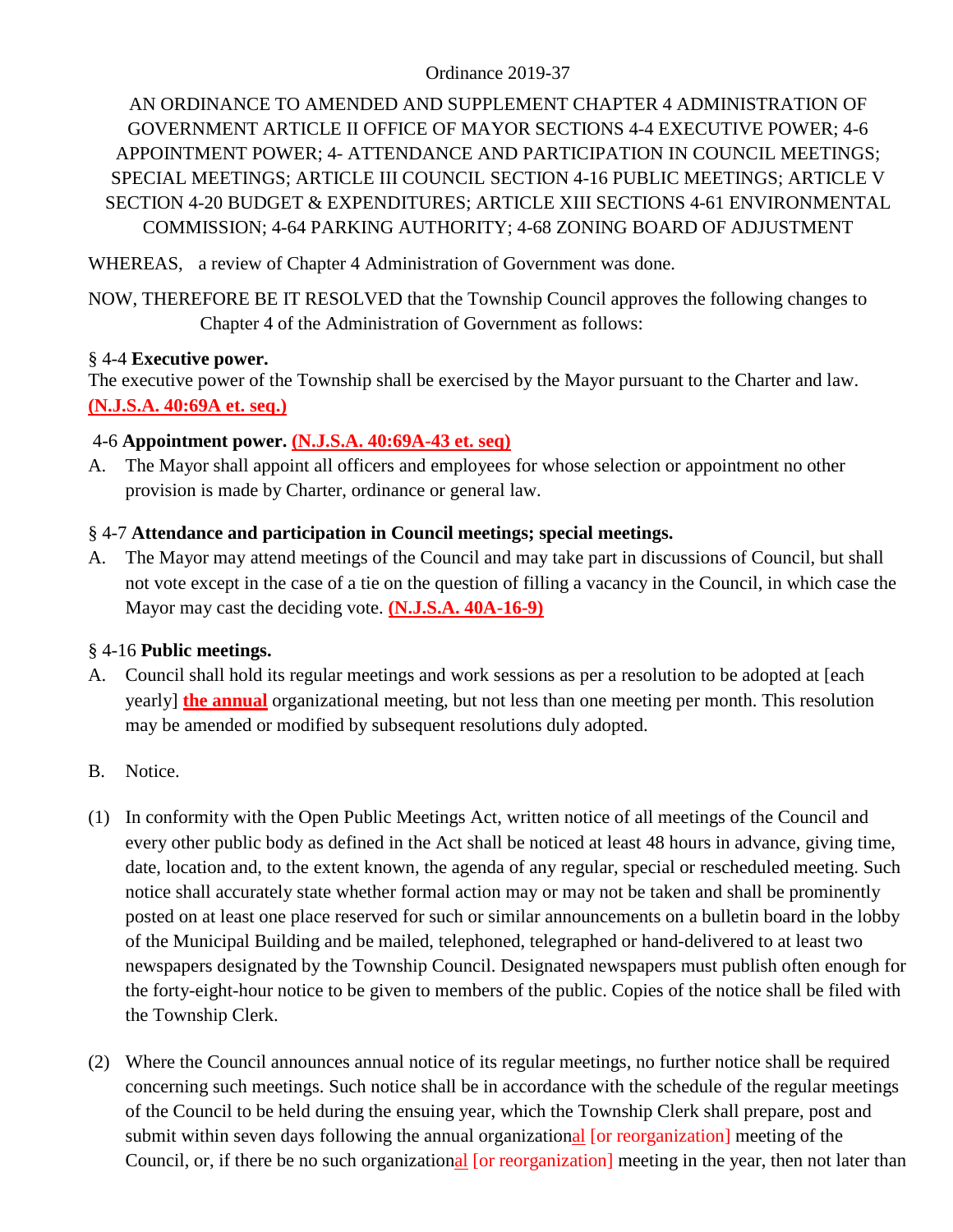January 10 of such year, pursuant to the terms of the Open Public Meetings Act, N.J.S.A. 10:4-6 et seq. The Township Clerk shall, whenever a special meeting of the Council is called in accordance with the law, issue and cause notices thereof to be served upon the members of the Council**,** and other persons whose presence may be required, pursuant to law. **[Amended 6-1-2010 by Ord. No. 2010-11]**

## Article V **Budget and Expenditures**

### § 4-20 **Budget preparation.**

- A. The budget shall be prepared by the Mayor with the assistance of the Business Administrator, the Township Chief Financial Officer and other applicable Directors. During the month of November, the Mayor shall require all Directors to submit requests for appropriations for the ensuing budget year and to appear at public hearings before the Mayor and/or Business Administrator about the various requests.
- B. The Business Administrator, with the assistance of the Chief Financial Officer, shall prepare all estimates of nonproperty tax revenues anticipated for the support of each annual budget.
- C. The budget document shall be prepared in such form as is required by law for municipal budgets and in accordance with the Charter. There shall be appended to the budget a detailed analysis of all items of expenditure and revenue.
- D. On or before January 15, the Mayor shall submit to the Council the recommended budget, together with such explanatory comment or statement as deemed desirable. At this time the budget shall become the Council's budget. **N.J.S.A. 40:69A 46 et. seq.**
- E. Council may reduce any item or items in the Mayor's budget by a vote of the majority of the Council, but any increase in any item or items shall become effective only upon an affirmative vote of 2/3 of the entire membership of the Council.

### § 4-61 **Environmental Commission. N.J.S.A. 40:56A-3 et seq**

A. Creation. There is hereby created an Environmental Commission known as the "West Windsor Environmental Commission" for the protection, development or use of the natural resources, including water resources, located within the territorial limits of the Township, pursuant to the provisions of law.

### § 4-64 **Parking Authority.**

A. Creation; powers. Acting pursuant to law, the Township hereby creates a public body corporate and politic to be known as the "Parking Authority of the Township of West Windsor." The Authority shall constitute a parking authority as contemplated and provided for by law and shall have all the power and duties given to parking authorities by law, as supplemented and amended; provided, however, that no real property shall be acquired by **[the]** eminent domain without the consent of the Township Council.

### § 4-68 **Zoning Board of Adjustment. [Amended 8-29-1994 by Ord. No. 94-33; 5-13-1996 by Ord. No. 96-10]**

- A. Establishment; membership; terms; officers; staff; rules; compensation.
- (1) Establishment. The Zoning Board of Adjustment heretofore created is continued and is hereby established pursuant to N.J.S.A. 40:55D-69 et seq. as the Board of Adjustment for the municipality.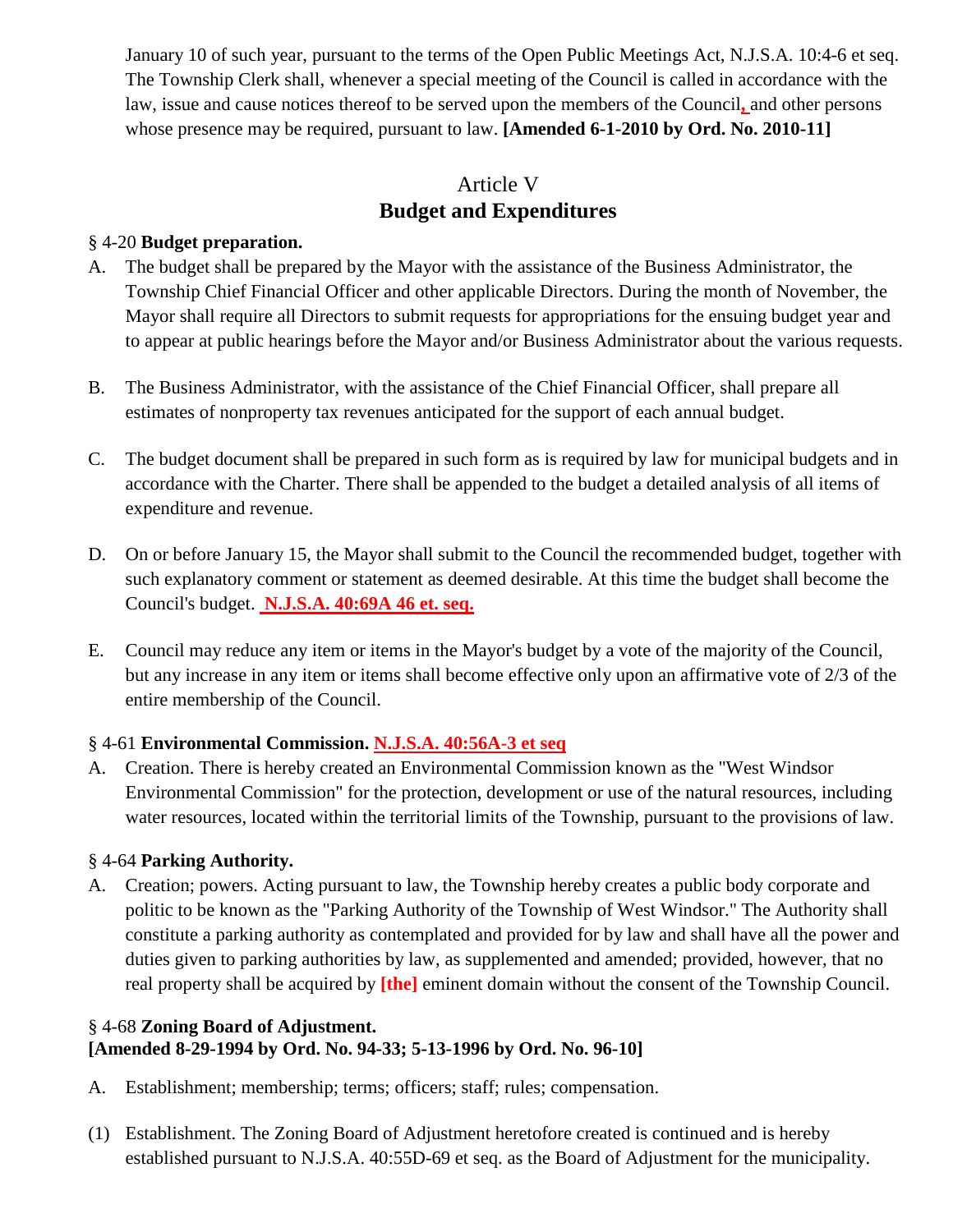- (2) Membership. The Zoning Board of Adjustment shall consist of seven regular members and two alternate members. All members including alternates shall be appointed by the Council. Alternate members shall be designated at the time of appointment by **[the authority appointing them as]** "Alternate No. 1" and "Alternate No. 2."
- C. Appeals and applications.
- (1) Appeals to the Board of Adjustment may be taken by any interested party affected by any decision of an administrative officer of the municipality based on or made in the enforcement of Part **4**, Zoning, of Chapter **200**, or the Official Map. Such appeal shall be taken within 20 days by filing a notice of appeal with the officer from whom the appeal is taken, specifying the grounds of such appeal. The officer from whom the appeal is taken shall immediately transmit to the Board all the papers constituting the record upon which the action appealed from was taken.
- (2) Applications addressed to the original jurisdiction of the Board of Adjustment without prior application to an administrative officer shall be filed with the Secretary of the Zoning Board of Adjustment. Three or more copies of the application shall be filed. At the time of filing the appeal or application, but in no event less than 10 days prior to the date set for hearing, the applicant shall also file all plot plans, maps or other papers required by virtue of any provision of this chapter or any rule of the Board of Adjustment. The applicant shall obtain all necessary forms from the Secretary of the Zoning Board of Adjustment. The Secretary of the Board shall inform the applicant of the steps to be taken to initiate proceedings and of the regular meeting dates of the Board.
- (3) An appeal stays all proceedings in furtherance of the action in respect of which the decision appealed from was made, unless the officer from whom the appeal is taken certifies to the Board of Adjustment after the notice of appeal shall have been filed with [him] that officer, by reason of facts stated in the certificate, a stay would in his opinion cause imminent peril to life or property. In such cases, proceedings shall not be stayed otherwise than by a restraining order, which may be granted by the Board of Adjustment or by the Superior Court of New Jersey on application or notice to the officer from whom the appeal is taken and on due cause shown.

Section 2. This ordinance shall be in force after action or inaction by the Mayor as provided by law or an override of mayoral veto by the Council, whichever is applicable, and publication according to law.

INTRODUCTION: PUBLIC HEARING: ADOPTION: MAYOR'S APPROVAL: EFFECTIVE DATE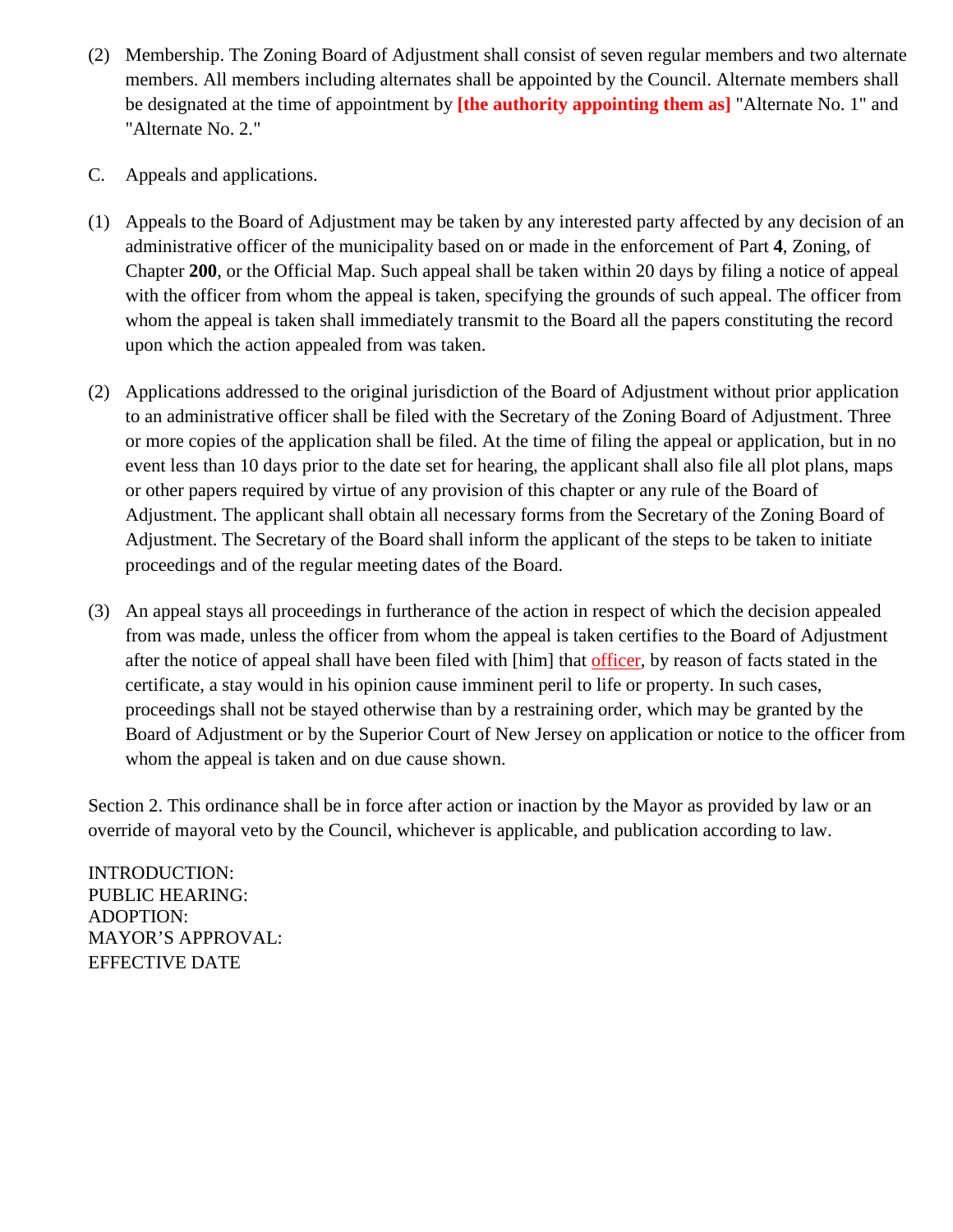#### **ORDINANCE 2019-38**

### **AN ORDINANCE GRANTING RENEWAL OF MUNICIPAL CONSENT TO COMCAST OF CENTRAL NEW JERSEY, LLC, TO CONSTRUCT, CONNECT, OPERATE AND MAINTAIN A CABLE TELEVISION SYSTEM AND CABLE COMMUNICATIONS SYSTEM IN THE TOWNSHIP OF WEST WINDSOR, MERCER COUNTY, NEW JERSEY.**

#### BE IT ORDAINED AND ENACTED BY THE MAYOR AND COUNCIL OF THE TOWNSHIP OF WEST WINDSOR, MERCER COUNTY, NEW JERSEY, AS FOLLOWS:

#### SECTION 1. PURPOSE OF THE ORDINANCE.

The Township hereby grants to Comcast of Central New Jersey, LLC (hereafter "Comcast") renewal of its non-exclusive Municipal Consent to place in, upon, across, above, over and under highways, streets alleys, sidewalks, easements, public ways and public places in the Township of West Windsor, wires, cables, underground conduits, manholes and other television conductors, fixtures, apparatus, and equipment as may be necessary for the construction, operation and maintenance in the Township of a cable television system and cable communications system.

#### SECTION 2. DEFINITIONS.

For the purpose of this Ordinance, the following terms, phrases, words and their derivations shall have the meaning given herein. Such meaning or definition of terms in supplemental to those definitions of the Federal Communications Commission ("FCC") rules and regulations, 47 C.F.R. Subsection 76.1 et seq., and the Cable Communications Policy Act, 47 U.S.C. Section 521 et seq., as amended, and the Cable Television Act, N.J.S.A. § 48:5A-1 et seq., and shall in no way be construed to broaden, alter or conflict with the federal and state definitions:

- a. "Township" is the Township of West Windsor, County of Mercer, State of New Jersey.
- b. "Company" or "Comcast" is the grantee of rights under this Ordinance and is known as Comcast of Central New Jersey.
- c. "Act" or "Cable Television Act" is Chapter 186 of the General Laws of New Jersey, and subsequent amendments thereto, N.J.S.A. § 48:5A-1, et seq. The "Cable Act" shall refer to Title VI of the U.S. Communications Act of 1934, as amended.
- d. "FCC" is the Federal Communications Commission, or successor governmental entity.
- e. "Board" or "BPU" is the Board of Public Utilities, State of New Jersey.
- f. "Office" or "OCTV" is the Office of Cable Television of the Board.
- g. "Basic Cable Service" means any service tier, which includes the retransmission of local television broadcast signals as defined by the FCC.
- h. "Application" is the Company's Application for Renewal of Municipal Consent.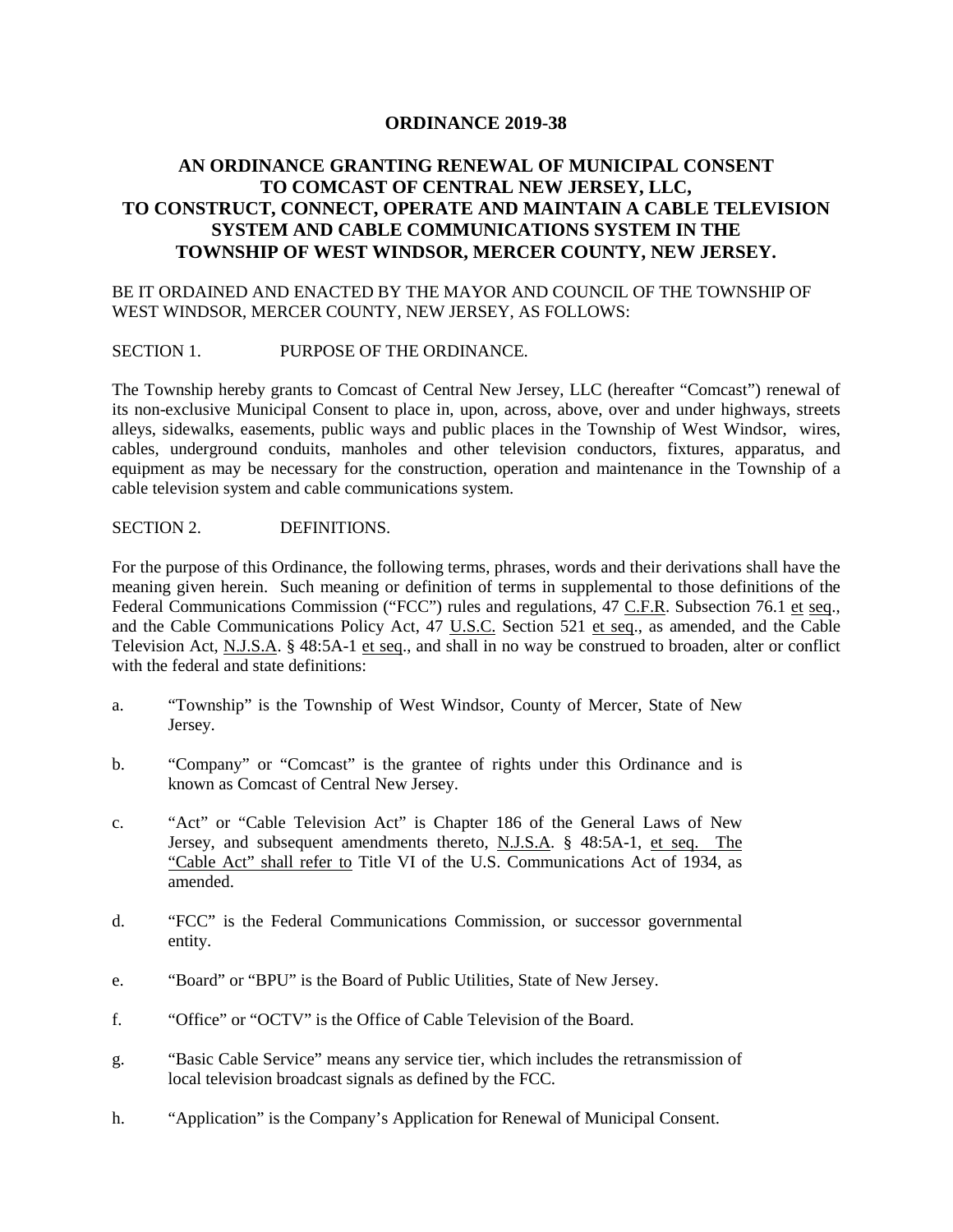i. "Primary Service Area" or 'PSA" consists of the area of the Township currently served with existing plant as set forth in the map annexed to the Company's Application for Municipal Consent.

#### SECTION 3. STATEMENT OF FINDINGS.

Public hearings conducted by the Township, concerning the renewal of Municipal Consent herein granted to the Company, were held during regularly-scheduled public meetings of the Township Council between December of 2016 and March of 2017, after proper public notice pursuant to the terms and conditions of the Act and the regulations of the Board adopted pursuant thereto. Said hearings, having been fully open to the public, and the Township, having received at said public hearings all comments regarding the qualifications of the Company to receive this renewal of Municipal Consent, the Township hereby finds that the Company possesses the necessary legal, technical, character, financial and other qualifications and that the Company's operating and construction arrangements are adequate and feasible.

#### SECTION 4. DURATION OF FRANCHISE.

The non-exclusive Municipal Consent granted herein shall expire fifteen (15) years from the date of expiration of the previous Certificate of Approval issued by the Board.

In the event that the Township shall find that the Company has not substantially complied with the material terms and conditions of this Ordinance, the Township shall have the right to petition the OCTV, pursuant to N.J.S.A. § 48:5A-47, for appropriate action, including modification AND/OR termination of the Certificate of Approval; provided, however, that the Township shall first have given the Company written notice of all alleged instances of non-compliance and an opportunity to cure same within ninety (90) days of that notification.

#### SECTION 5. FRANCHISE FEE.

Pursuant to the terms and conditions of the Act, N.J.S.A. 48:5A-30, the Company shall, during each year of operation under the consent granted herein, pay to the Municipality two percent 2% of the gross revenues from all recurring charges in the nature of subscription fees paid by subscribers for cable television reception service in the Municipality or any higher amount permitted by the Act or otherwise allowable by law. The current fee is three and one-half percent (3.5%) of the Company's gross revenues, as defined under N.J.S.A.  $48:5A-3(x)$ , pursuant to N.J.S.A.  $48:5A-30(d)$ .

#### SECTION 6. FRANCHISE TERRITORY.

The consent granted under this Ordinance for the renewal of the franchise shall apply to the entirety of the Township and any property subsequently annexed hereto.

#### SECTION 7. EXTENSION OF SERVICE.

The Company shall be required to proffer servicealong any public right-of-way to any person's residence or business located in all areas of the franchise territory as described herein, at tariffed rates for standard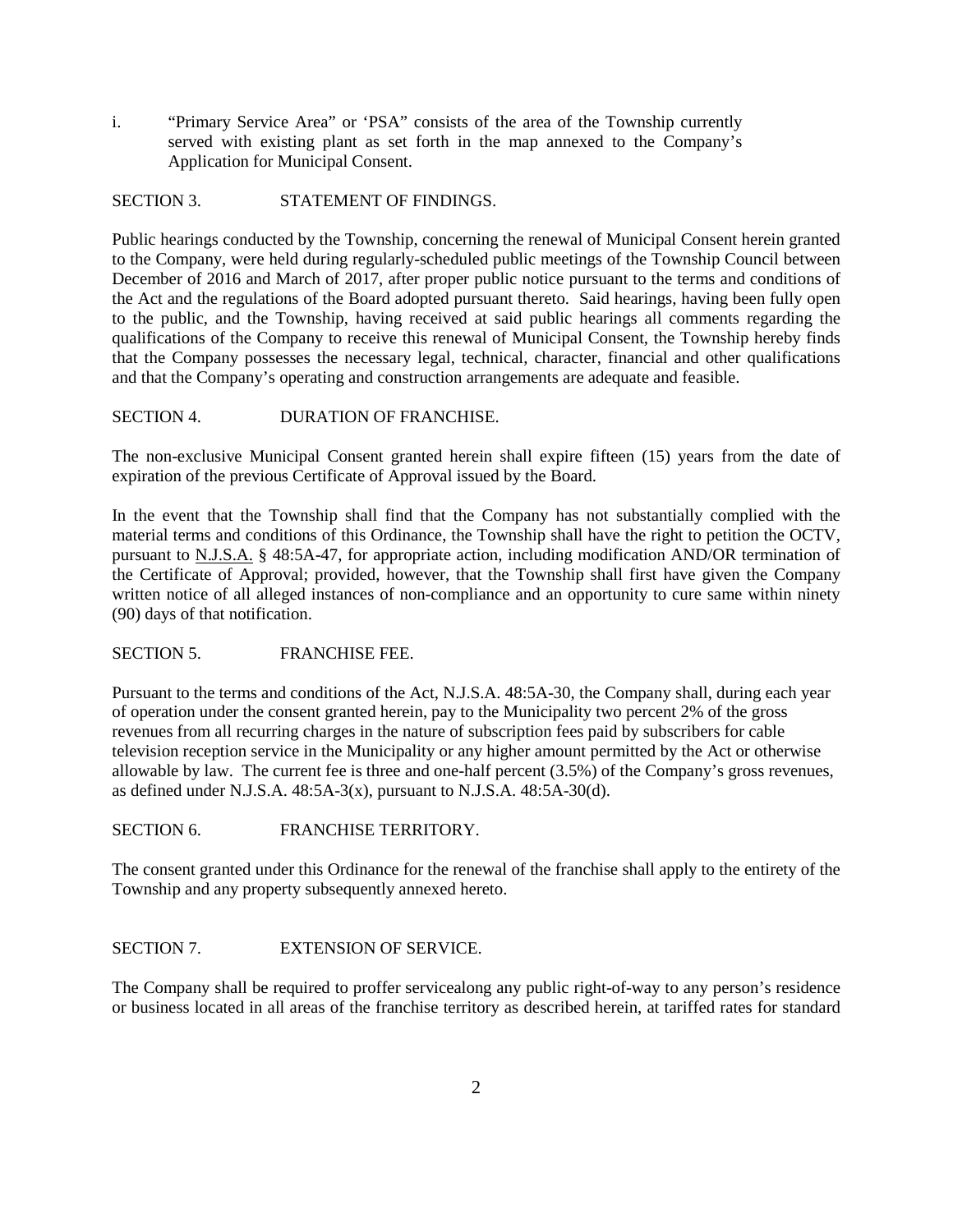and non-standard installations. SECTION 8. CONSTRUCTION REQUIREMENTS.

a. Restoration: In the event that the Company or its agents shall disturb any pavement, street surfaces, sidewalks, driveways, or other surface in the natural topography, the Company shall, at its sole expense, restore and replace such places or things so disturbed in as reasonably comparable to the good a condition as existed prior to the commencement of said work. Any restoration shall commence as expeditiously as practical, but in no event shall restoration be commenced more than thirty  $(30)$ -ten  $(10)$ calendar days after written notice is issued to the Company by the Township.

b. Relocation: If at any time during the period of this consent, the Township shall undertake or approve the construction of any sanitary sewer or storm drainage line or other street improvement project (including, without limitation, installation of traffic signals, street lights, road improvements including widening, sidewalks and pedestrian amenities wherein the facility so constructed or approved is or shall become, by gift, transfer, dedication or otherwise, a public facility owned, maintained or operated by the Township), the Company, upon reasonable notice by the Township, but no less than ninety (90) twenty (20) business days, shall remove, re-lay or relocate its equipment, at the expense of the Company prior to approval of the board. If public funds are available to any other user of the Public Way for the purpose of defraying the cost of any of the foregoing, the Township shall notify the Company of such funding and make available such funds to the Company.

c. Removal or Trimming of Trees: During the exercise of its rights and privileges under this franchise, the Company shall have the authority to trim trees upon and overhanging streets, alleys, sidewalks or other public places of the Township so as to prevent the branches of such trees from coming in contact with the wires and cable of the Company. Such trimming shall be only to the extent necessary to maintain proper clearance of the Company's wire and cables.

d. Temporary removal of cables: The Company shall, upon request of the Township, at the Company's expense, temporarily raise, lower or remove its lines in order to facilitate the moving of buildings or machinery or in other like circumstances, subject to the prior approval of the board. Whenever a request for the temporary removal of cables is made by, for, or on behalf of private parties, the cost of temporary removal shall be borne by those same parties.

e. Installation of equipment: The Company shall install equipment in the same location and manner as existing public utilities whenever practicable, in order to minimize the impact of same on surrounding property. [N.J.A.C. §14:18-2.3 (a)].

f. Traffic control: For all work performed by or on behalf of the Company in the streets or public rights of way which may disturb the normal flow of vehicular or pedestrian traffic, the Company shall comply with all state and generally-applicable local traffic safety regulations. The Company agrees that it will utilize members of the West Windsor Township Police Department should law enforcement professionals be necessary for traffic control pursuant to state and/or local traffic safety regulations.

g. Minimum Interference: The Company shall make reasonable efforts to protect the public and its property from injury or damage and shall execute due care to reduce hazards to which employees, customers or the general public may be subjected by reasons of its equipment or facilities [N.J.A.C.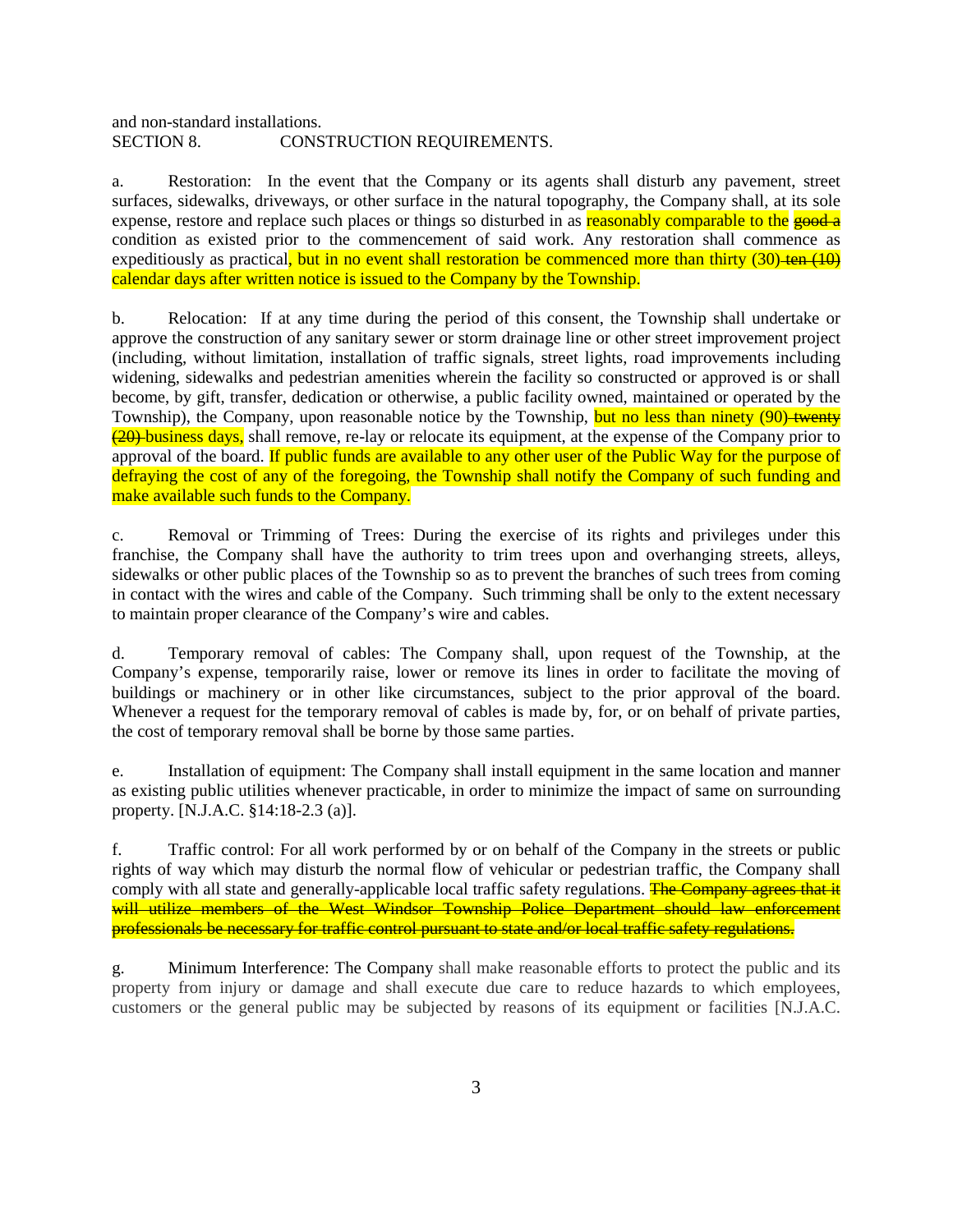§14:18-2.1 (c)].

h. Emergency Notification: The Company shall provide the Township's Business Administrator with a twenty-four (24) hour emergency telephone number at which a **named responsible adult** representative of the Company (not electronic voice mail or a recording) can be accessed in the event of an emergency.

i. Right of Inspection: The Company shall be responsible to ensure and prepared to show, on request by an authorized representative of the Office, that the Cable System complies with the applicable rules and regulations of Part 76, Subpart K of Title 47 C.F.R. §§ 76.601 – 76.617, as amended. The rights and obligations of the Township and Comcast under this Section shall at all times be subject to applicable federal law and FCC regulation.

j. Notice of Construction to Township: In accordance with N.J.A.C. § 14:18-2.1 *et seq*., if at any time for the duration of Municipal Consent the Company proposes to rebuild significant portions of the existing plant, and/or proposes to build significant areas of new plant, the Company shall file with the Board a schedule for the construction of its facilities and provide the Township a copy thereof upon request.

k. Poles and Facilities: In accordance with N.J.S.A.  $\frac{8}{3}$  48:3-17(a)(1), if the Township has previously adopted an ordinance requiring such municipal consent relative to public utilities placing its facilities in the public right-of-way, then the Company shall not erect any utility poles without the advance written permission of the Township for the pole(s) in question, which permission shall not be unreasonably withheld.

1. Temporary Hook-ups: Absent good cause shown, the Company shall not maintain and place any temporary installations for a period that exceeds thirty (30) calendar days, weather permitting.

m. Company Subject to Federal, State and Local Laws. The Company is subject to and shall be governed by all lawful and applicable provisions of federal, state laws and regulations. This Franchise is further subject to all generally-applicable ordinances and resolutions of the Township in the exercise of its inherent police powers. Without waiving any of its rights, the Township agrees that, to the extent any term of this Municipal Consent is inconsistent with the terms of any Township ordinance existing prior or subsequent to the Effective Date, this Municipal Consent shall control.

SECTION 9. CUSTOMER SERVICE.

In providing services to its customers, the Company shall comply with N.J.A.C. § 14:18-1, et seq. and all applicable state and federal statutes and regulations. The Company shall strive to meet or exceed all voluntary company and industry standards in the delivery of customer service and shall be prepared to report on it to the Township upon written request of the Township Administrator or Clerk.

a. The Company shall continue to comply fully with all applicable state and federal statutes and regulations regarding credit for outages, the reporting of same to regulatory agencies and notification of same to customers.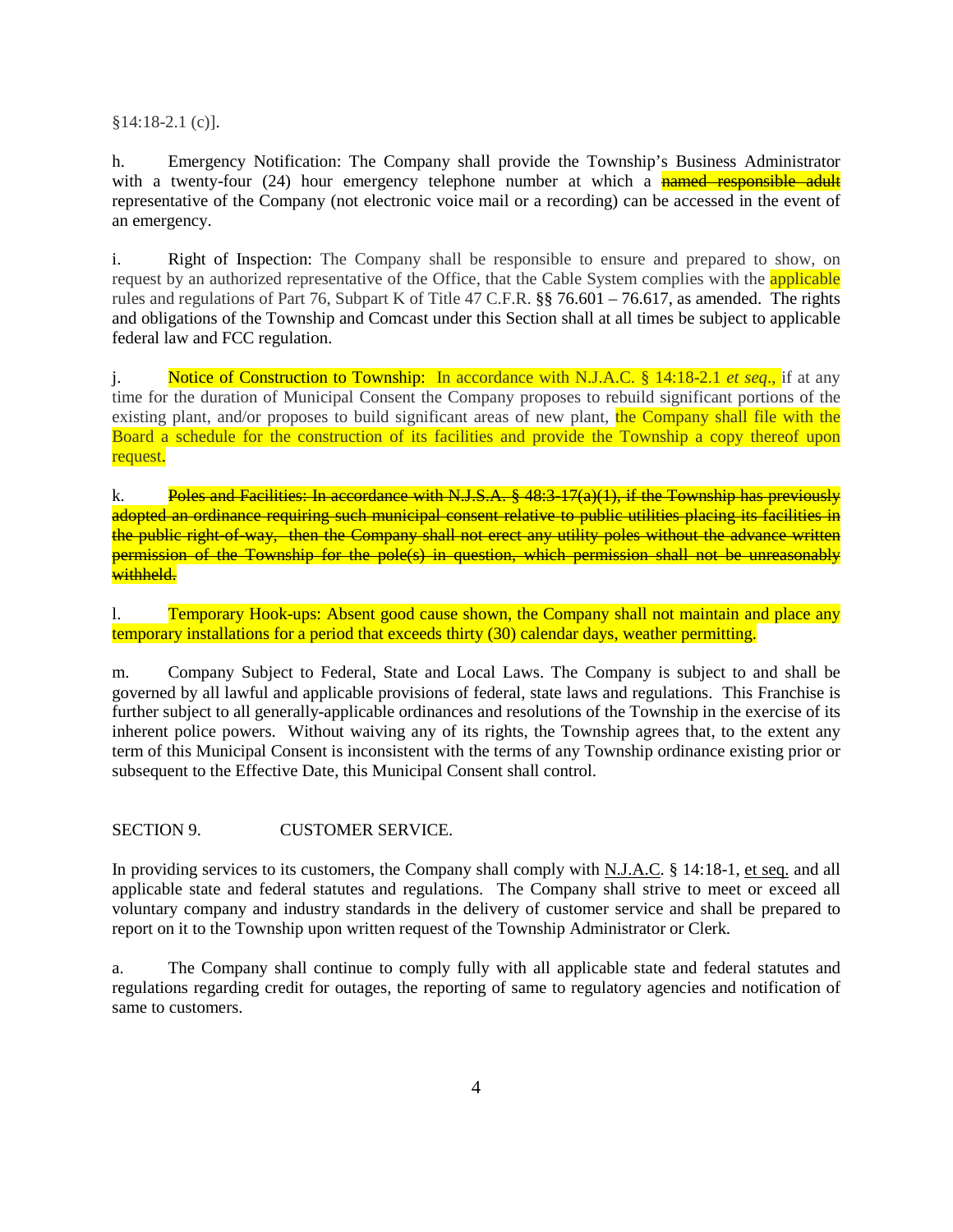b. The Company shall continue to fully comply with all applicable state and federal statutes and regulations regarding the availability of devices for the hearing impaired and the notification of same to customers, as required by N.J.A.C. §14:18-3.18 (a) (4).

c. In providing cable services to its customers, the Company shall comply with N.J.A.C. §14:18-1, *et seq*. and all applicable state and federal statutes and regulations. The Company shall strive to meet or exceed all voluntary company and industry standards in the delivery of customer service as noted below. Those standards include, but are not limited to, the goal of answering ninety (90%) percent of incoming telephone calls within thirty (30) seconds.

1. Telephones will be available to Subscribers 24 hours a day, seven days a week. Inquiries received after normal business hours must be responded to by a trained company representative on the next business day.

2. Under Normal Operating Conditions and during Normal Business Hours, telephone answer time, including wait time and the time required to transfer the call, shall not exceed 30 seconds after the connection is made.

3. Under Normal Operating Conditions, callers will receive a busy signal less than three percent of the time.

4. Customer service centers and bill payment locations will be open during Normal Business Hours and will be conveniently located.

d. Upon written request the Company shall provide the Township with annual reports regarding customer service that it is required to provide to the BPU. These reports shall be submitted simultaneously with annual payment of the franchise fee, pursuant to Section Five of this agreement. In providing such information to the Township, it shall not be compelled to violate the privacy provisions under Section 631 of the Cable Act or applicable federal law.

e. Comcast shall provide the Township with contact information in the event of an emergency involving the operation of an EG channel.

f. The Company is permitted, but is not required to, charge a late fee consistent with applicable state and federal statutes and regulations.

g. Nothing herein shall impair the right of any subscriber or the Township to express any comment with respect to telephone accessibility to the Complaint Officer or impair the right of the Complaint Officer to take any action that is permitted under law.

SECTION 10. MUNICIPAL COMPLAINT OFFICER.

The Office of Cable Television is hereby designated as the Complaint Officer for the Township pursuant to N.J.S.A. § 48:5A-26(b). All complaints shall be received and processed in accordance with N.J.A.C. § 14:17-6.5. The Township shall have the right to request copies of records and reports pertaining to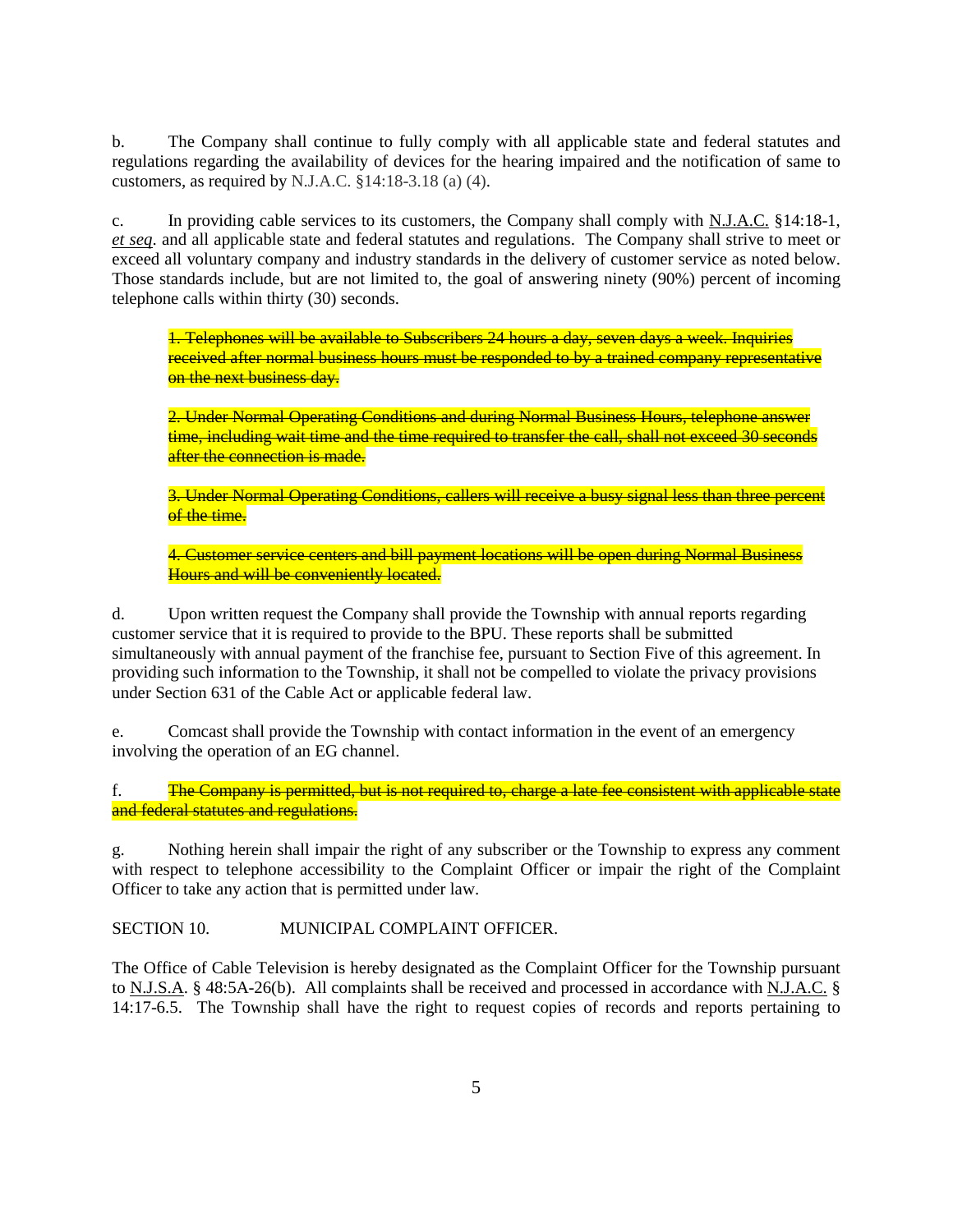complaints by Township customers from the OCTV.

SECTION 11. LOCAL OFFICE.

During the term of this franchise, and any renewal thereof, the Company shall maintain a business office or agent in accordance with N.J.A.C. §14:18-5.1 for the purpose of receiving, investigating and resolving all local complaints regarding the quality of service, equipment malfunctions, and similar matters. Such a business office shall have a publicly listed toll-free telephone number and be open during standard business hours.

SECTION 12. PERFORMANCE AND CONSTRUCTION BOND.

a. During the life of the franchise, the Company shall give to the Township a bond in the amount of Twenty-Five Thousand Dollars (\$25,000). Such bond shall be to insure the faithful performance of all undertakings of the Company as represented in its application for municipal consent incorporated herein. The Township may request a higher performance bond than the \$25,000.00 required by the Act by establishing a need, which normally is found to exist in the event that the Company will be engaging in significant construction within the public right-of-way to accommodate new or updated equipment. A request for an increased performance bond is subject to review and approval by the Board. At the request of the Township, the Company shall provide updated information pertaining to the performance bond on an annual basis.

#### SECTION 13. SUBSCRIBER RATES.

The rates of the Company shall be subject to regulation as permitted by federal and state law.

#### **SECTION 14. COMMITMENTS BY THE COMPANY.**

**a. The Company shall provide Expanded Basic or a similar tier of cable television service to one (1) outlet to each qualified existing and future school in the Township, public and private, elementary, intermediate and secondary, provided the school building is within two hundred (200) feet of active cable distribution plant or through customer owned conduit. Each additional outlet installed, if any, shall be paid for on a materials plus labor basis by the school requesting service.** 

**b. The Company shall provide Expanded Basic or a similar tier of cable television service to one (1) outlet to every Township building listed in Exhibit A and each qualified existing and future municipal building, police, fire, emergency management facility and public library in the Township, provided the facility is located within two hundred (200) feet of active cable distribution plant or through customer owned conduit. Each additional outlet installed, if any, shall be paid for on a materials plus labor basis by the Township.**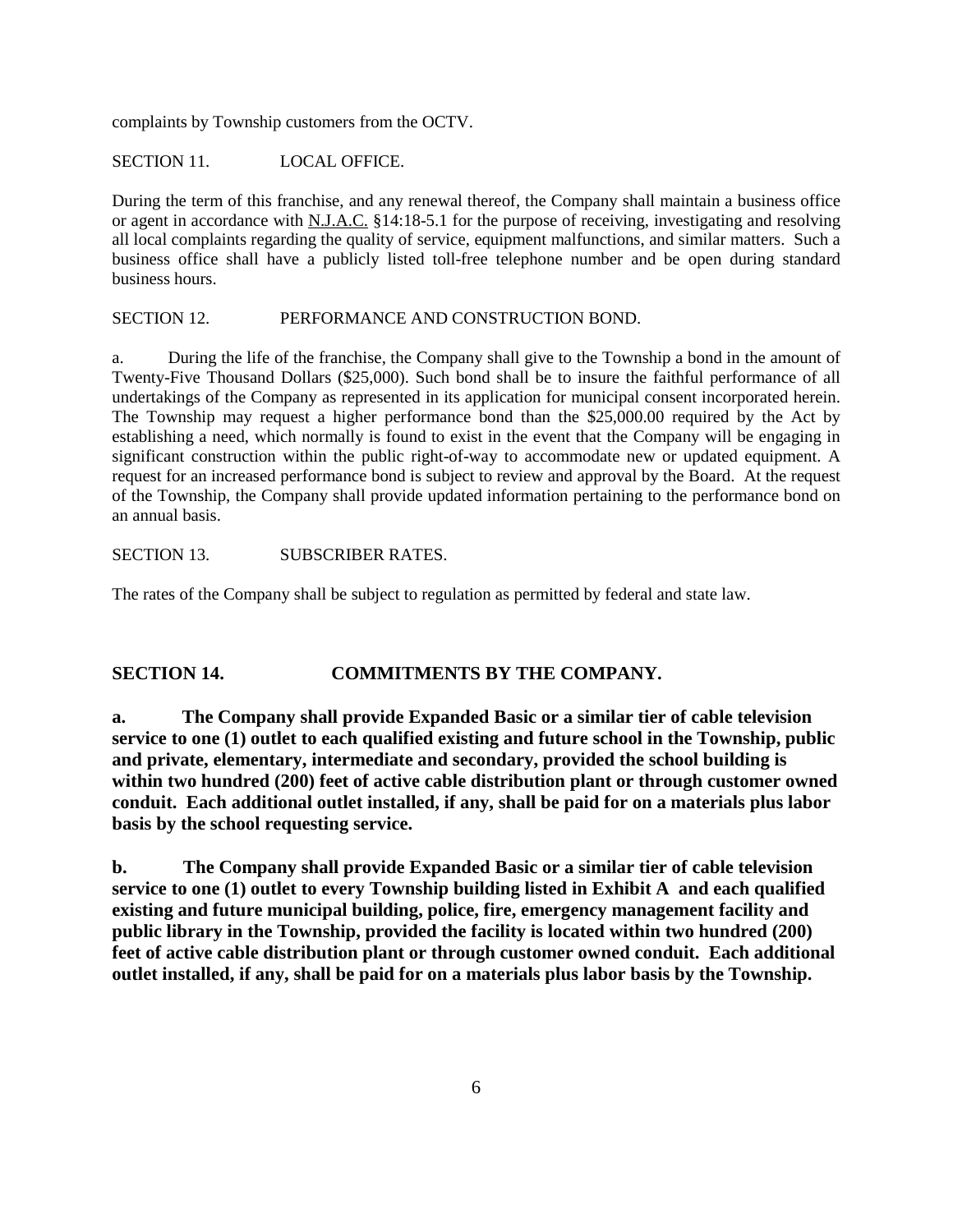**c. Within six months of the issuance of a Renewal Certificate of Approval by the BPU, the Company shall provide to the Township a one-time PEG Access Capital Grant in the amount of \$75,000.00 to meet the PEG Access capital needs of the community.** 

**d. The Communications Act of 1934, as amended [47 U.S.C. § 543 (b)], allows the Company to itemize and/or identify: (1.) the amount on the subscriber bill assessed as a franchise fee and the identity of the governmental authority to which the fee is paid; (2.) the amount on the bill assessed to satisfy any requirements imposed on the Company by the cable franchise to support public, education, and/or governmental access channels or the use of such channels; and (3.) any grants or other fees on the bill or any tax, assessment, or charge of any kind imposed by any governmental authority on the transaction between the operator and the subscriber. The Company reserves its external cost, pass-through rights to the full extent permitted by law, including the services set forth in subsections (a) and (b) above which may be recovered at the fair market value as a pass-through in addition to the 4.0% franchise fee provided herein.** 

#### SECTION 15. EDUCATIONAL AND GOVERNMENTAL ACCESS.

a. The Company will continue to provide one (1) channel for government and educational access. The channel will be on the Expanded Basic or similar tier of service offered by the Company in accordance with the Cable Act, Section 611 [47 U.S.C. § 531], and as further set forth below.

b. The Company does not relinquish its ownership of or ultimate right of control over a channel by designating it for EG use. An EG access user – whether an educational or government user – acquires no property or other interest by virtue of the use of a channel so designated and may not rely on the continued use of a particular channel number, no matter how long the same channel may have been designated for such use.

c. The Company shall not exercise editorial control over the use of any educational or governmental channel capacity, except Company may refuse to transmit any educational or governmental access program or portion of any public or governmental access program that contains obscenity, indecency, or nudity.

d. Educational Access. "Educational Access" shall mean non-commercial use by educational institutions such as public or private schools, but not "home schools," community colleges and/or universities.

e. Government Access. "Government Access" shall mean non-commercial use by the governing bodies of the Township for the purpose of showing the public local government at work.

f. Fallow Time. Because blank or underutilized PG channels are not in the public interest, in the event the Township or other EG access users elect not to fully program the PG access channel, the Company may program unused time on those channels subject to reclamation by the Township upon no less than sixty (60) calendar days' written notice.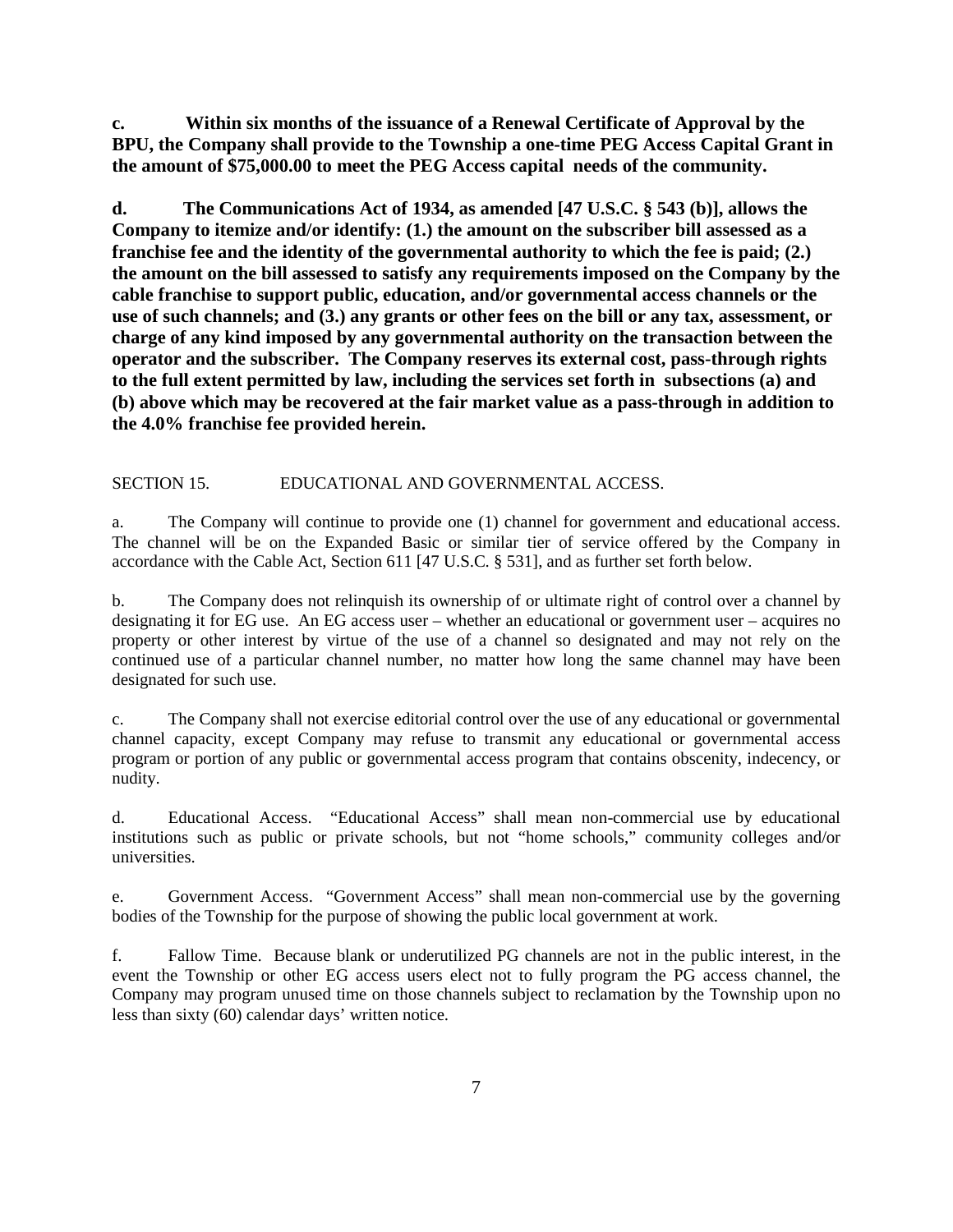g. Signal Quality. The Company shall take any steps that are necessary to ensure that the signals originated on the access channels are carried without material degradation, and with a signal whose quality is equal to that of the other channels that the Company transmits.

h. Dedicated Channel for EG Channels. The Company shall continue carry the Educational and Governmental access programming on the channel numbers currently assigned to them. Notwithstanding and pursuant to Section 15 (b.) herein above, if the Company decides to change the channel designation for any of the EG Access channels, it must provide at least thirty (30) days prior written notice to the Township.

#### SECTION 16. EMERGENCY USES.

a. The Company will comply with the Emergency Alert System ("EAS") rules in accordance with applicable state and federal statutes and regulations.

b. The Company shall in no way be held liable for any injury suffered by the Township or any other person, during an emergency, if for any reason the Township is unable to make full use of the cable television system as contemplated herein.

SECTION 17. LIABILITY INSURANCE.

The Company agrees to maintain and keep in full force and effect at its sole expense at all times during the term of this consent, sufficient liability insurance naming the Township as an insured, and insuring against loss by any such claim, suit, judgment, execution or demand in the minimum amounts of One Million Dollars (\$1,000,000) covering liability for any death, personal injury, property damages or other liability arising out of its construction and operation of the cable television system, and an excess liability (or "umbrella") policy in the amount of Five Million Dollars (\$5,000,000).

The Company agrees to provide the Township with adequate notice of a change in or cancellation of its liability insurance policy. The Company further agrees to resubmit proof of insurance coverage upon request.

#### SECTION 18. INCORPORATION OF THE APPLICATION.

All of the statements and commitments contained in the Application or annexed thereto and incorporated therein, and any amendment thereto, except as modified herein, are binding upon the Company as terms and conditions of this municipal consent. The Application and other relevant writings submitted by the Company shall be annexed hereto and made a part hereof by reference provided same do not conflict with application State or Federal law.

#### SECTION 19. COMPETITIVE EQUITY.

Should the Township grant municipal consent for a franchise to construct, operate and maintain a cable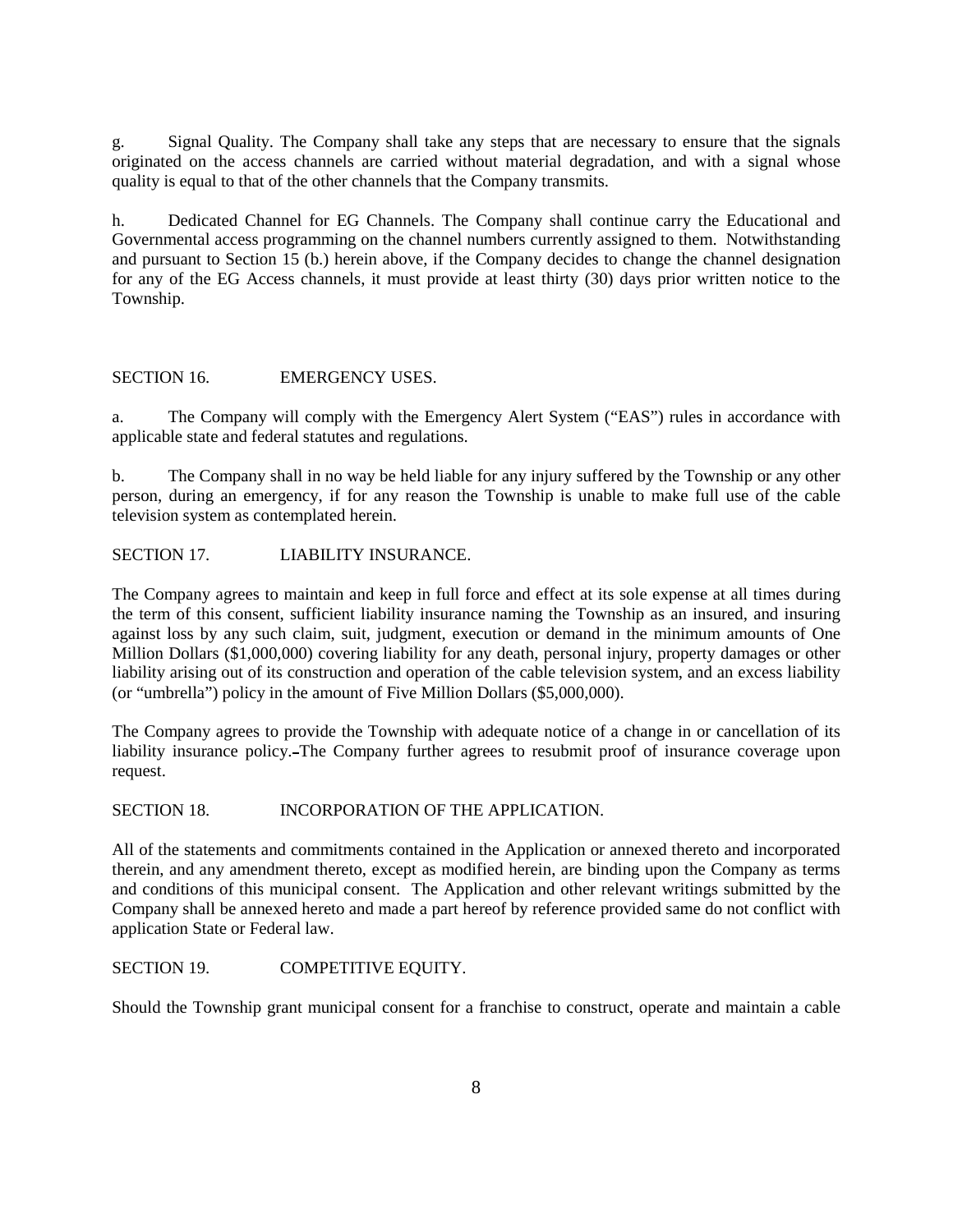television system to any other person, corporation or entity on terms materially less burdensome or more favorable than the terms contained herein, the Company may substitute such language that is more favorable or less burdensome for the comparable provision of this Ordinance subject to the provisions of N.J.A.C. § 14:17-6.7., including the provision of copy of an agreement between the Township and the petitioner to the Board stating that the changes are acceptable. The Company agrees to simultaneously provide a courtesy copy of the petition to the Township Business Administrator in the event that it files such a request with the BPU under this Section of the consent agreement.

SECTION 20. SEPARABILITY.

If any section, subsection, sentence, clause, phrase or portion of this Ordinance is for any reason held invalid or unconstitutional by any court or federal or state agency of competent jurisdiction, such portion shall be deemed a separate, distinct and independent provision, and its validity or unconstitutionality shall not affect the validity of the remaining portions of the Ordinance.

#### SECTION 21. THIRD PARTY BENEFICIARIES.

Nothing in this Franchise or in any prior agreement is or was intended to confer third-party beneficiary status on any member of the public to enforce the terms of such agreements or Franchise.

SECTION 22. EFFECTIVE DATE.

This Ordinance shall take effect immediately upon issuance of a Renewal Certificate of Approval from the BPU.

INTRODUCTION: PUBLIC HEARING: ADOPTION: MAYOR APPROVAL: EFFECTIVE DATE:

4840-9198-6285, v. 1 Draft: 12.12.2017; Edited by KMM 3/1/18 and 7/13/18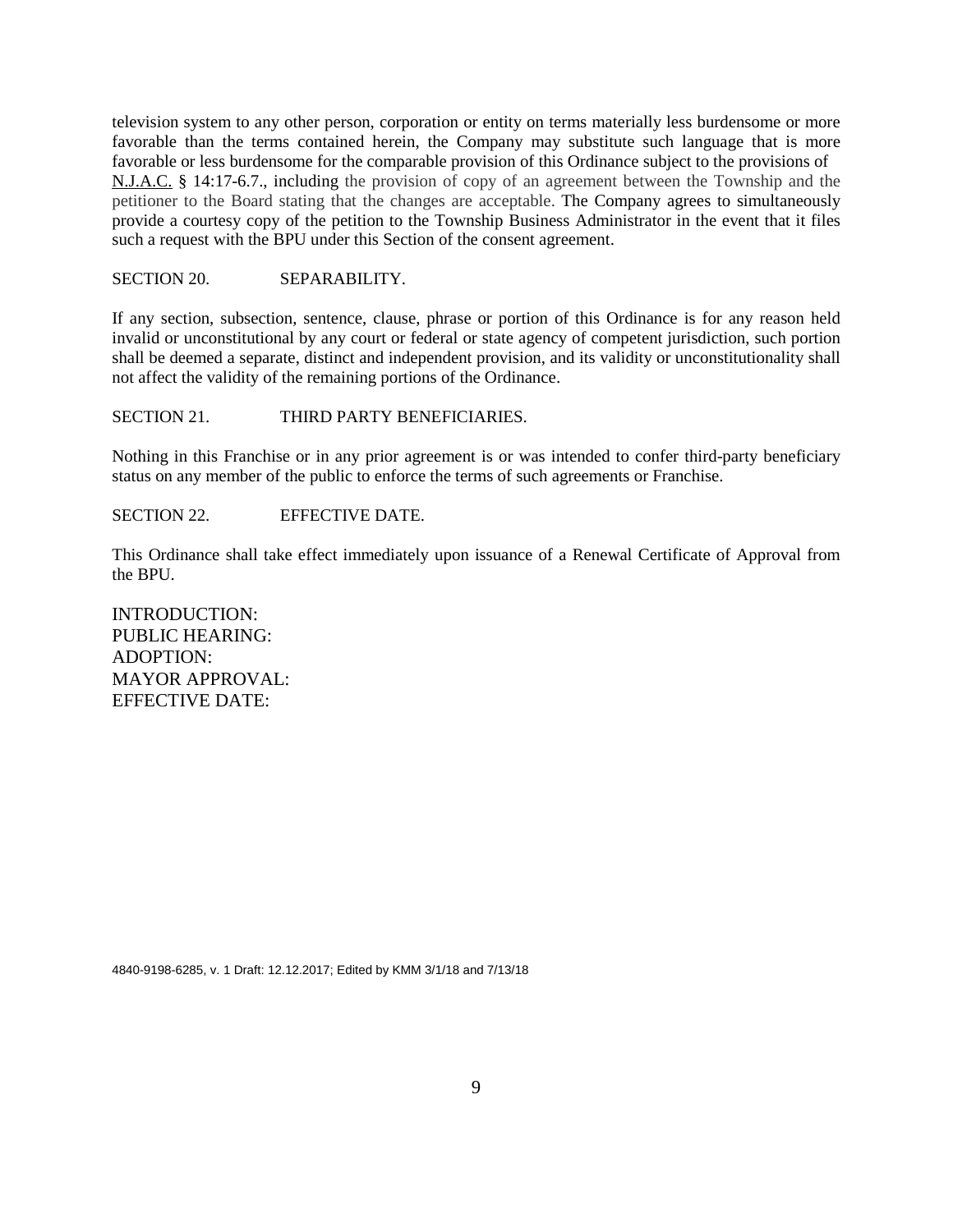### **Exhibit A**

#### **Township Buildings Eligible for Courtesy Basic Cable Service**

Township Municipal Building 271 Clarksville Road West Windsor, New Jersey 08550

Police and Municipal Court Facility 271 Clarksville Road West Windsor, New Jersey 08550

Senior Center 271 Clarksville Road West Windsor, New Jersey 08550

Health and Recreation Divisions 331 North Post Road West Windsor, New Jersey 08550

Department of Public Works 70 Southfield Road

4840-9198-6285, v. 1

West Windsor, New Jersey 08850

Fire and Emergency Services Building 45 Sean Kehler Way West Windsor, New Jersey 08550

Community Pool Building 193 Princeton-Hightstown Road West Windsor, New Jersey 08550

West Windsor Volunteer Fire Company – Station 43 153 South Mill Road West Windsor, New Jersey 08550

Princeton Junction Volunteer Fire Company – Station 44 245 Clarksville Road West Windsor, New Jersey 08550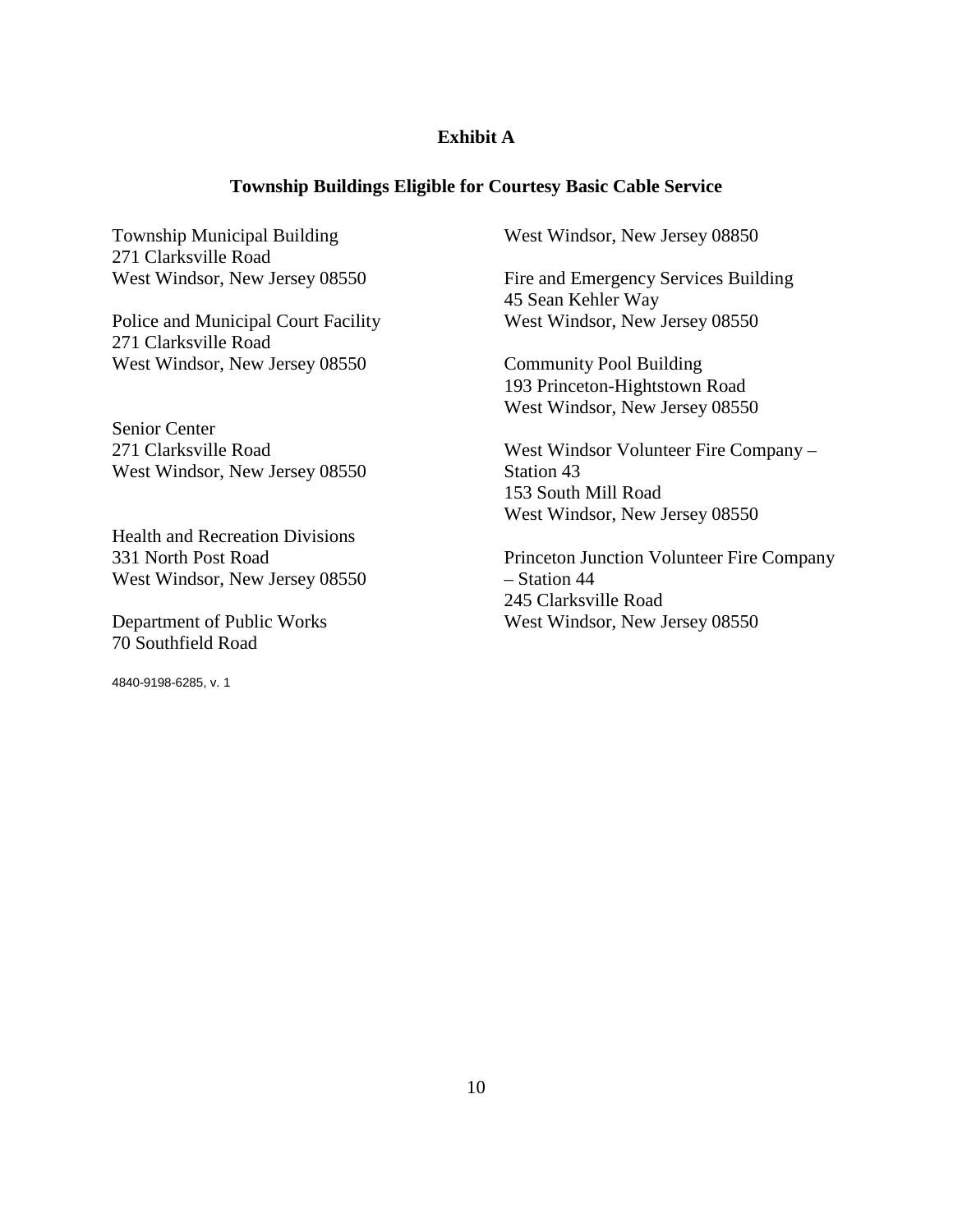- WHEREAS, West Windsor Township needs to purchase three (3) 2020 Police Interceptor Utility AWD vehicles; and
- WHEREAS, Chas S. Winner, Inc., dba Winner Ford, 250 Berlin Road, Cherry Hill, New Jersey 08034 has been awarded New Jersey State Contract #A88728

| Price Line #00005 | Commodity Code: 071-080-084097 \$91,032.00 |             |
|-------------------|--------------------------------------------|-------------|
| Price Line #00006 | Commodity Code: 071-080-084098 \$3,473.40  |             |
|                   |                                            | \$94,505.40 |

- WHEREAS, there are additional factory options totaling \$8,007.00 that are not part of New Jersey State Contract #A88728; and
- WHEREAS, the Chief Financial Officer has certified that funds are available for said vehicles in the following accounts:

| Police Vehicles                  | 105-18-424      | \$82,000.00  |
|----------------------------------|-----------------|--------------|
| Police - Acquisition of Vehicles | 405-2019-18-023 | \$20,512.40  |
|                                  |                 | \$102,512.40 |

- NOW, THEREFORE, BE IT RESOLVED, by the West Windsor Township Council that the Business Administrator is authorized to purchase three (3) 2020 Police Interceptor Utility AWD vehicles from Chas S. Winner, Inc., dba Winner Ford for \$94,505.40; and
- BE IT FURTHER RESOLVED, by the West Windsor Township Council that the Business Administrator is authorized to purchase the additional factory options from Chas S. Winner, Inc., dba Winner Ford for \$8,007.00 for a total not to exceed of \$102,512.40.
- Adopted: December 2, 2019

I hereby certify that the above Resolution was adopted by the West Windsor Township Council at their meeting held on  $2<sup>nd</sup>$  day of December, 2019.

Gay M. Huber Township Clerk West Windsor Township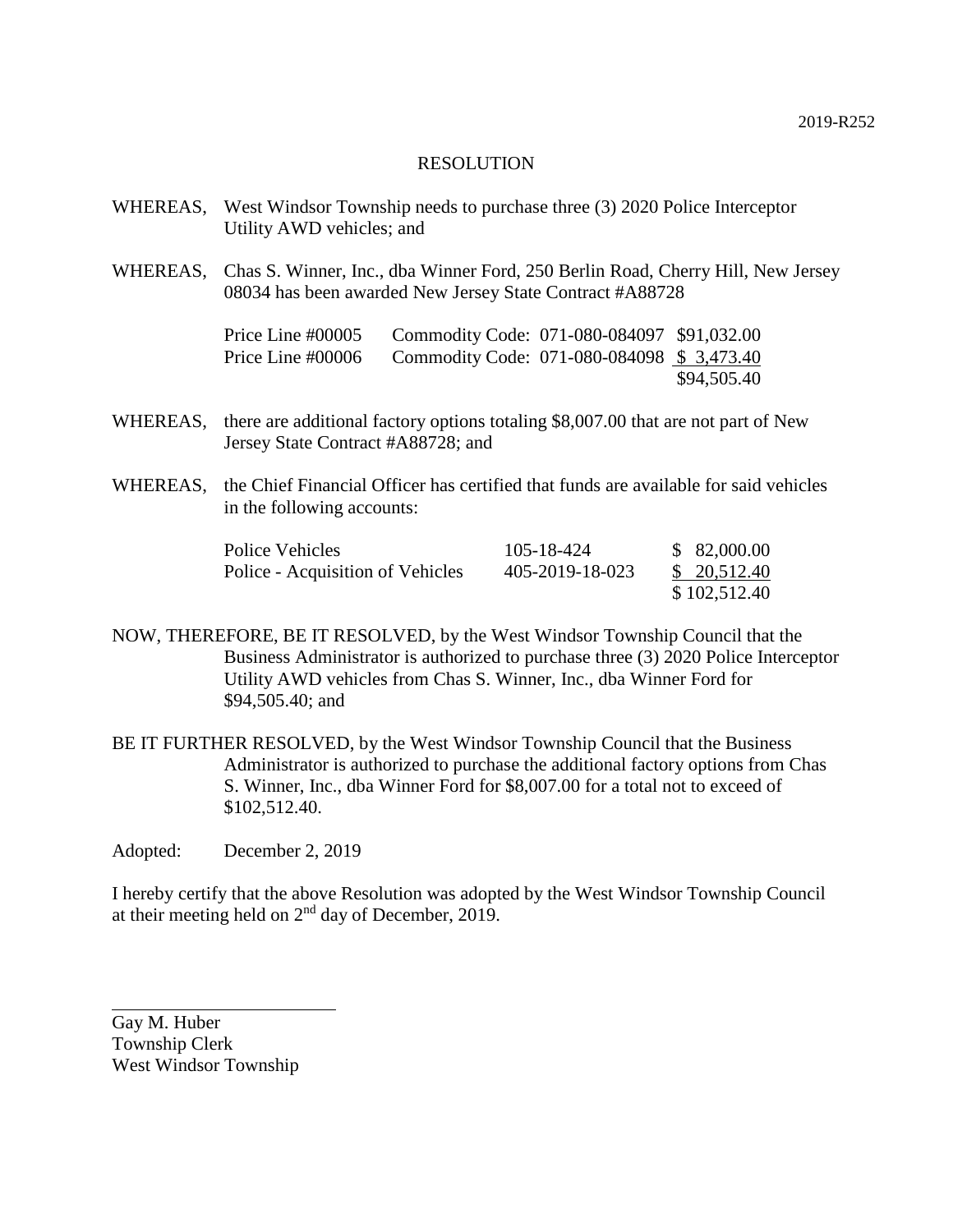- WHEREAS, West Windsor Township needs to purchase equipment for the three (3) new model police vehicles; and
- WHEREAS, Emergency Accessories and Installations, Inc., 250 Haddonfield-Berlin Road, Cherry Hill, New Jersey 08034 has been awarded New Jersey State Contract # 17-FLEET-00748:

Price Line #151 \$11,826.35

WHEREAS, Emergency Accessories and Installations, Inc. is an authorized Dealer/Distributor for New Jersey State Contract # 17-FLEET-00761 (Whelen):

Price Line #142 \$10,496.52

WHEREAS, Emergency Accessories and Installations, Inc. is an authorized Dealer/Distributor for New Jersey State Contract # 17-FLEET-00768 (Pro Gard):

Price Line #139 \$4,595.20

WHEREAS, Emergency Accessories and Installations, Inc. is an authorized Dealer/Distributor for New Jersey State Contract # 17-FLEET-00719 (Havis):

Price Line #137 \$2,633.38

- WHEREAS, there is additional equipment required totaling \$425.00 that is not part of the above New Jersey State Contracts; and
- WHEREAS, the Chief Financial Officer has certified that funds are available for said contract in the following accounts:

Police – Acquisition of Equipment 405-2019-18-024 \$25,000.00 Police – Acquisition of Vehicles 405-2019-18-023 \$4,976.45

- NOW, THEREFORE, BE IT RESOLVED, by the West Windsor Township Council that the Business Administrator is authorized to purchase equipment for the new model police vehicles from Emergency Accessories and Installations, Inc. for \$29,551.45; and
- BE IT FURTHER RESOLVED, by the West Windsor Township Council that the Business Administrator is authorized to purchase the additional equipment from Emergency Accessories and Installations, Inc. for \$425.00 for a total not to exceed of \$29,976.45.

Adopted: December 2, 2019

I hereby certify that the above resolution was adopted by the West Windsor Township Council at their meeting held on 2nd day of December, 2019.

Gay M. Huber Township Clerk West Windsor Township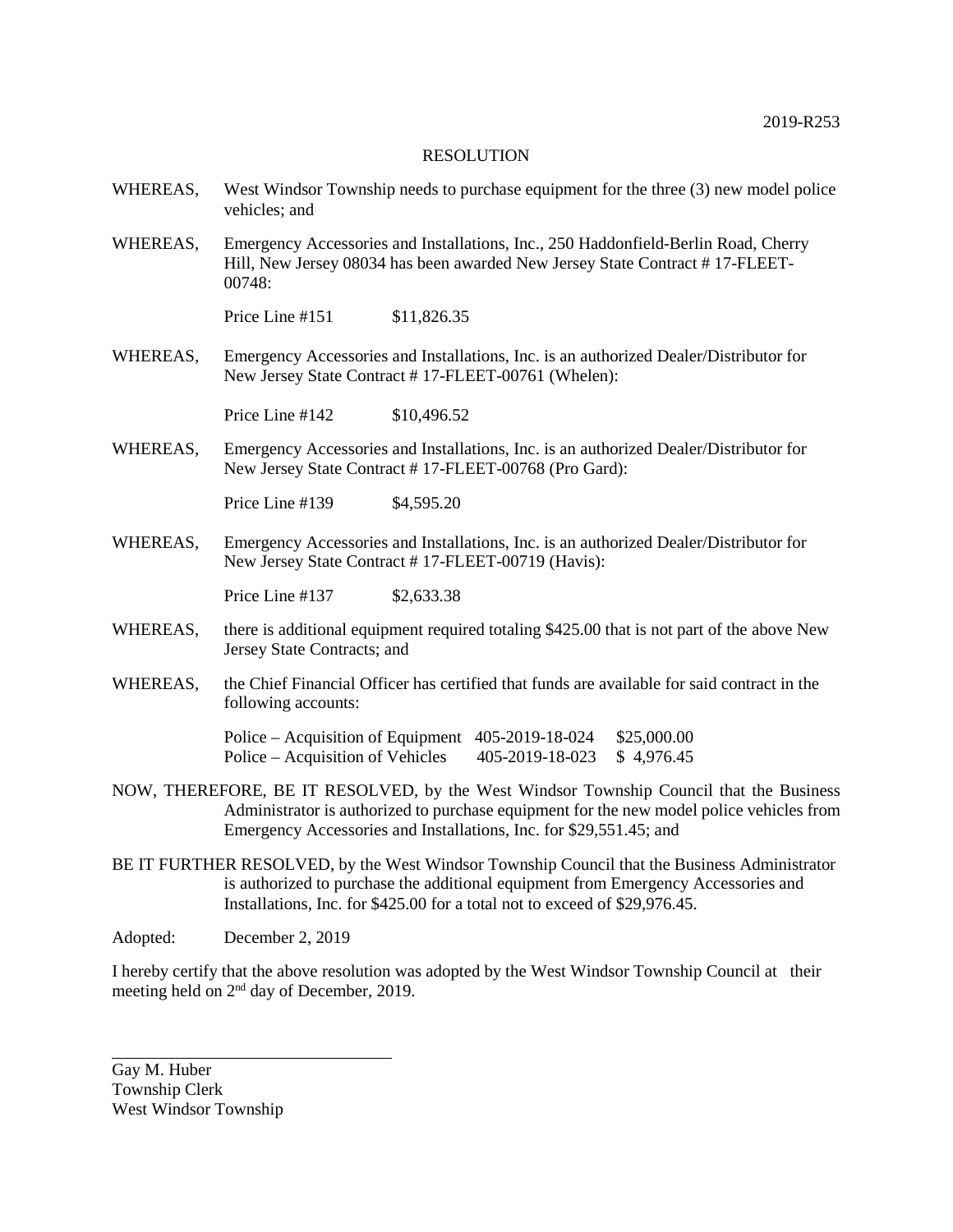- WHEREAS, the Township of West Windsor requests to make more purchases with American Tire for the duration of 2019 for the Township; and
- WHEREAS, American Tire is an authorized vendor under New Jersey State Contract M8000; and
- WHEREAS, American Tire, 3275 Quakerbridge Rd Mercerville, NJ 08619 has been approved, we would like to request to make additional 2019 blanket purchases; and
- WHEREAS, year to date the Township has spent \$17,315.63 with American Tire and anticipates spending an additional \$14,000.00 through the end of the year; and
- WHEREAS, funding for said purchases is available through the approved 2019 Current Budget; and
- WHEREAS**,** the Chief Financial Officer has certified that funds are available for said purchases in the following accounts:

Public Works – Tires and Tubes  $105\,40\,355$  \$14,000.00

NOW, THEREFORE, BE IT RESOLVED, by the Township Council of the Township of West Windsor that the Business Administrator is authorized for said purchases from American Tire for a total not to exceed of \$31,315.63.

Adopted: December 2, 2019

I hereby certify that the above resolution was adopted by the Township Council of the Township of West Windsor at their meeting held on the 2nd day of December 2019.

Gay H. Huber, Township Clerk West Windsor Township

\_\_\_\_\_\_\_\_\_\_\_\_\_\_\_\_\_\_\_\_\_\_\_\_\_\_\_\_\_\_\_\_\_\_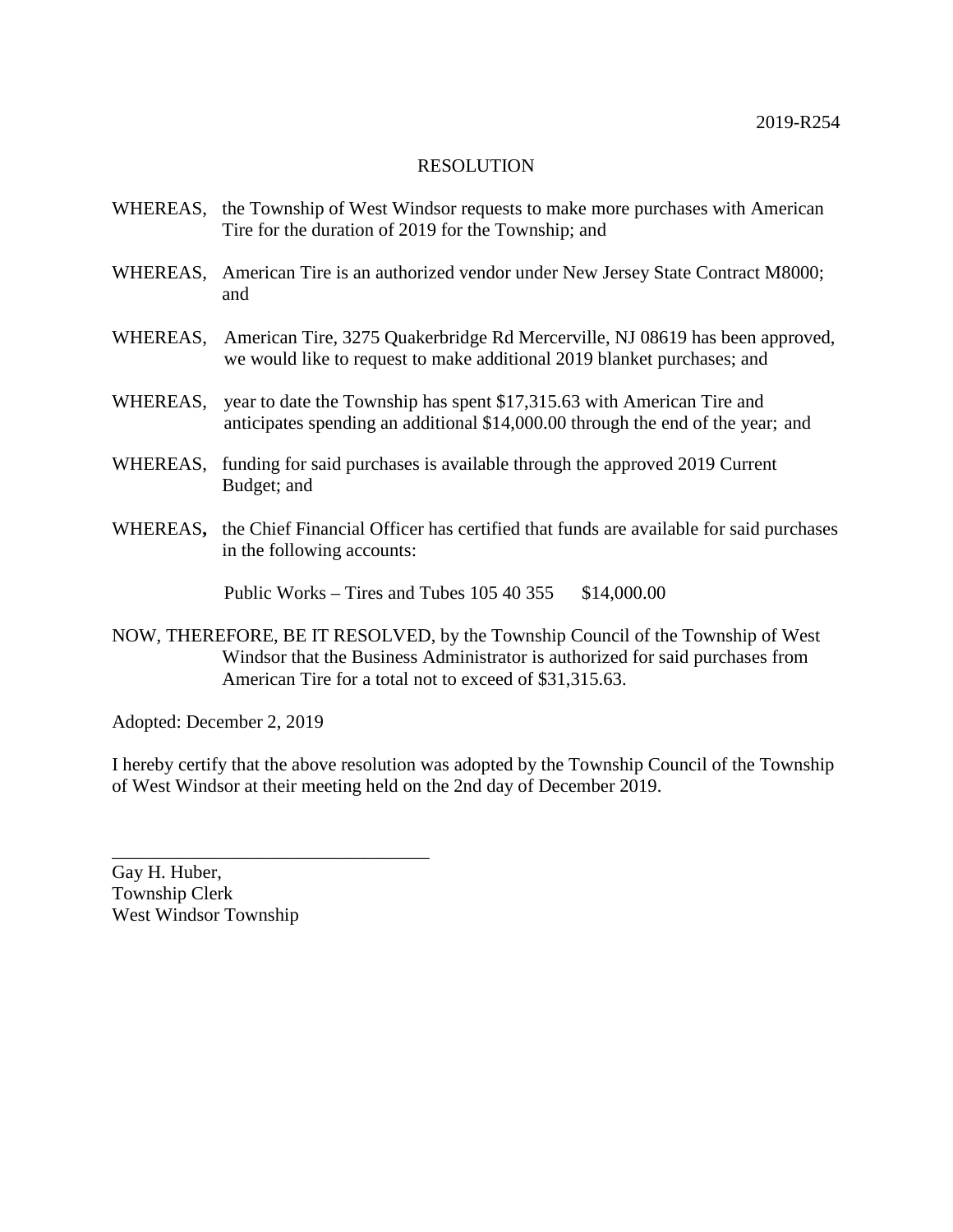- WHEREAS, the Township of West Windsor is in need of retaining the services of an environment engineering firm to conduct an environmental site investigation on Township Open Space property (Block 8, Lot 14.01, 27.4 acres, open space parcel #92) formally known as the JCC property; and
- WHEREAS, ATC Group Services, LLC is qualified to conduct said environmental site investigations; and
- WHEREAS, ATC Group Services, LLC submitted a proposal dated August 6, 2019 (\$14,904.00) outlining the services they would perform; and
- WHEREAS, the Chief Financial Officer has certified that funds are available for said contract in the following account:

Open Space Acquisition 405-2019-17-006 \$14,904.00

NOW, THEREFORE, BE IT RESOLVED, by the Township Council of the Township of West Windsor that the Mayor and Township Clerk are hereby authorized and instructed to execute the Professional Services Contract for ATC Group Services, LLC for a total not to exceed of \$14,904.00.

Adopted: December 2, 2019

I hereby certify that this is a true copy of a resolution adopted by the West Windsor Township Council at their meeting held on the 2<sup>nd</sup>, day of December, 2019.

Gay M. Huber Township Clerk West Windsor Township

\_\_\_\_\_\_\_\_\_\_\_\_\_\_\_\_\_\_\_\_\_\_\_\_\_\_\_\_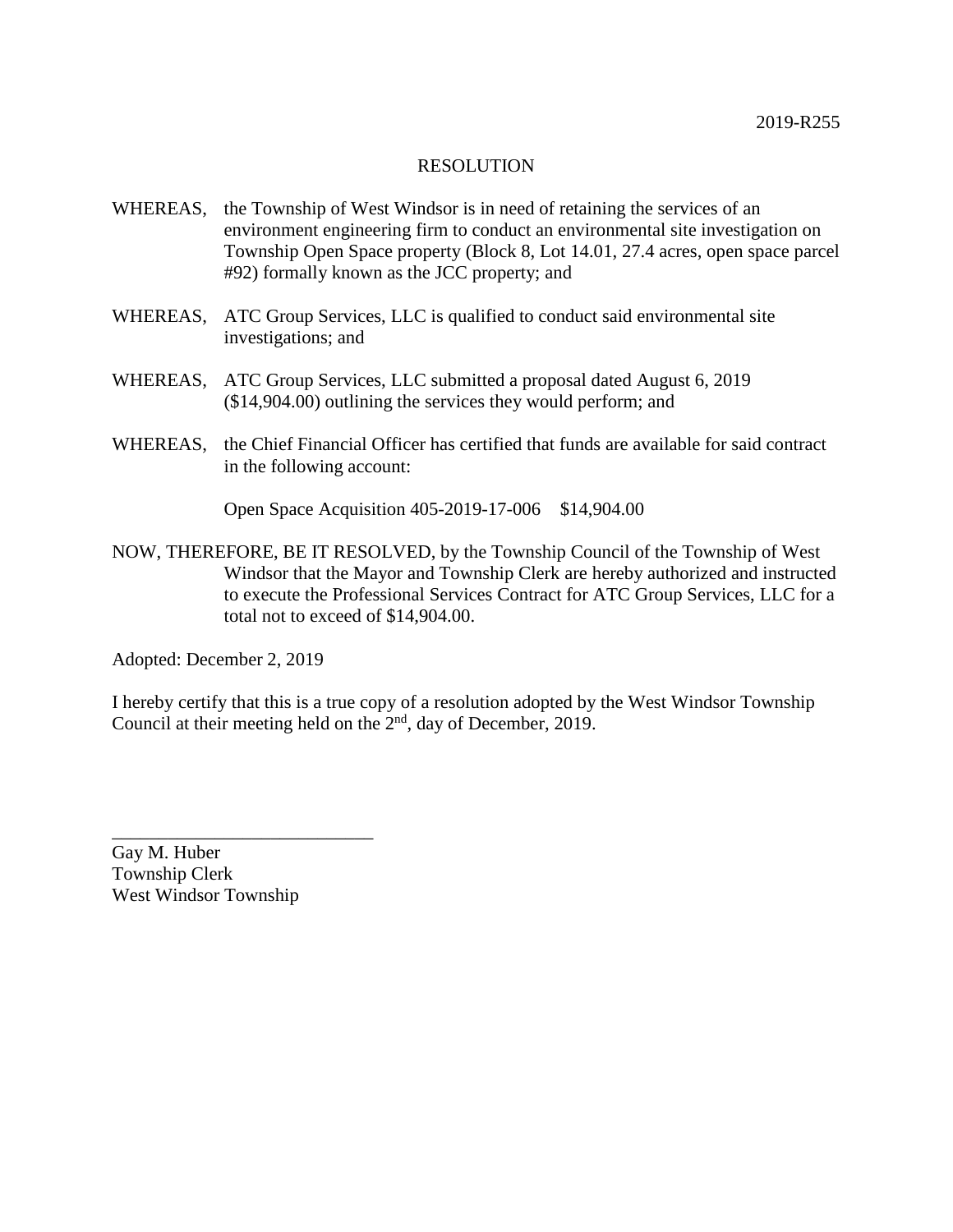### RESOLUTION APPROVING THE MEMORANDUM OF UNDERSTANDING ("MOU") WITH THE MERCER AREA DISTRICT OF THE WASHINGTON CROSSING COUNCIL, TROOP 40

- WHEREAS, the Mercer Area District of the Washington Crossing Council, Troop 40, ("Troop 40") with a primary mailing address of Dutch Neck Presbyterian Church, 154 South Mill Road, West Windsor, NJ 08550, seeks permission to utilize one (1) bay, of a three (3) car garage located at the Schenck Farmstead, 50 Southfield Road, West Windsor, New Jersey, that the Township owns, for Storage purposes; and
- WHEREAS, Troop 40 has leased this space from the Township for the past seven (7) years and wants to rent the one (1) bay for an additional year; and
- WHEREAS, the Troop seeks to continue to aid the good and useful work conducted by Troop 40 in West Windsor.
- NOW, THEREFORE, BE IT RESOLVED by the Township Council of the Township of West Windsor hereby authorizes the Mayor and Clerk to execute the Memorandum of Understanding with the Mercer Area District of the Washington Crossing Council, Troop 40 beginning January 1, 2020 and Terminating December 31, 2020.

Adopted: December 2, 2019

I hereby certify that the above Resolution was adopted by the West Windsor Township Council at their meeting held on the 2nd day of December, 2019

Gay M. Huber Township Clerk West Windsor Township

\_\_\_\_\_\_\_\_\_\_\_\_\_\_\_\_\_\_\_\_\_\_\_\_\_\_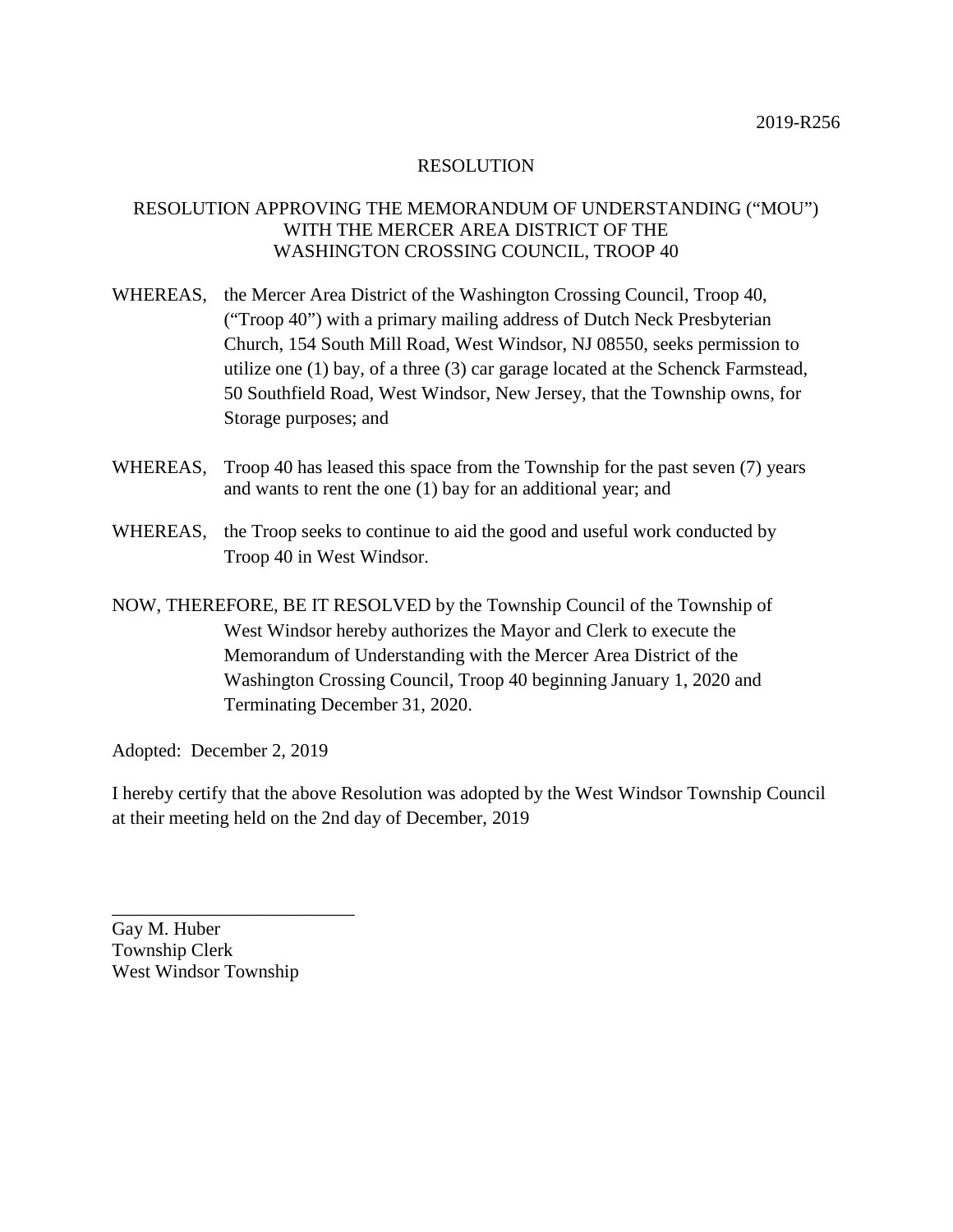- WHEREAS, Bear Brook Homes, LLC received preliminary and final site plan approval from the West Windsor Township Planning Board for the construction of on-site and off-site improvements for Block 9, Lots 55 & 56 (PB16-12); and
- WHEREAS, in accordance with the West Windsor Township Code, the Township wishes to enter into an agreement with the Developer to ensure the installation of certain public and quasi-public improvements, on-site and off-tract, including, but not limited to, the payment for the costs of construction and inspection therefore as estimated by the Township Engineer and more particularly as shown on the approved plans and set forth in the Site Improvement Bond Estimate attached hereto as Exhibit A and made a part hereof; and
- WHEREAS, the Developer has posted a Performance Bond No. 47301 issued by The Service Insurance Company, Inc. in the amount of \$75,222.00 and posted cash in the amount of \$8,358.00 to serve as performance guarantees to secure the installation of on-site and off-site improvements in accordance with the approved plans; and
- WHEREAS, the Developer has posted a safety and stabilization guarantee bond to be issued by Service, in the amount of \$5,000.00; and
- WHEREAS, the Developer has signed a Land Development Performance Guarantee Agreement, a copy of which is attached hereto.
- NOW, THEREFORE, BE IT RESOLVED on this 2nd day of December, 2019 that the Mayor and the Clerk are authorized and directed to execute the Land Development Performance Guarantee Agreement attached hereto.
- BE IT FURTHER RESOLVED that the agreement shall be recorded with the Mercer County Clerk's Office upon execution by the Mayor and Clerk.

Adopted: December 2, 2019

I hereby certify that the above Resolution was adopted by the West Windsor Township Council at their meeting held on the 2nd day of December, 2019.

Gay M. Huber Township Clerk West Windsor Township

\_\_\_\_\_\_\_\_\_\_\_\_\_\_\_\_\_\_\_\_\_\_\_\_\_\_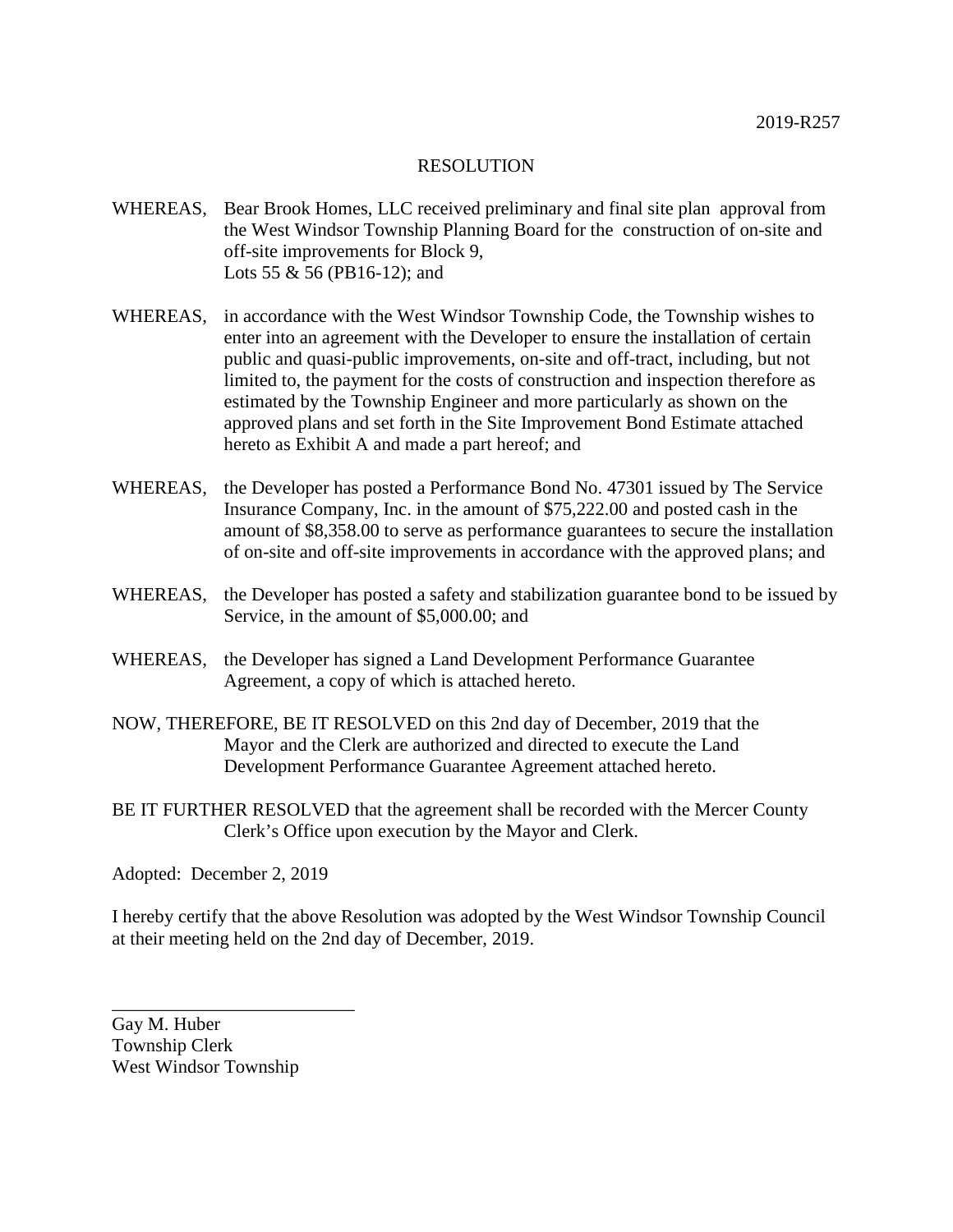- WHEREAS, Mercer County Park Commission (MCPC) has announced a nearly \$20 million taxpayer-funded project to develop the 278-acre Dam 21 site of Mercer County Park (also known as Miry Run Ponds Master Plan); and
- WHEREAS, Dam 21 is located at the convergence of three townships West Windsor, Hamilton, and Robbinsville; and
- WHEREAS, this development would disturb the natural habitat of wildlife, woodlands, dam, lake, and trails, displacing wild animals into residential areas and changing the purpose and character from passive to active recreation; and
- WHEREAS, the unnecessary development would necessitate the destruction of naturally forested areas; and
- WHEREAS, proposed forest and meadow restoration areas will be complicated by invasive species and have a low probability of success; and
- WHEREAS, West Windsor Township Fire and Emergency Services, our two Volunteer Fire Companies, and West Windsor Police Department would be called to respond to emergencies there; and
- WHEREAS, access to the area for emergency vehicles is limited; and
- WHEREAS, MCPC has no viable plan for security at the park, and this plan would create several parking areas which would not be monitored that would be a magnet for illegal activities; and
- WHEREAS, with greater public access of the area, the risks around campfires, grilling, and smoking, combined with the high natural grasses and adjacent wooded areas, including fallen trees, will increase the probability of vegetation burns; and
- WHEREAS, the island on the lake is inaccessible to vehicular travel; and
- WHEREAS, the plan includes a swimming beach area; and
- WHEREAS, no boat launch is provided for emergency situations making water rescues difficult; and
- WHEREAS, MCPC's plan includes not only necessary improvements to the area including the planting of trees and elimination of invasive species, but also unnecessary development including the building of a raised viewing bridge and the construction of several new parking lots, access driveways, and maintenance buildings; and